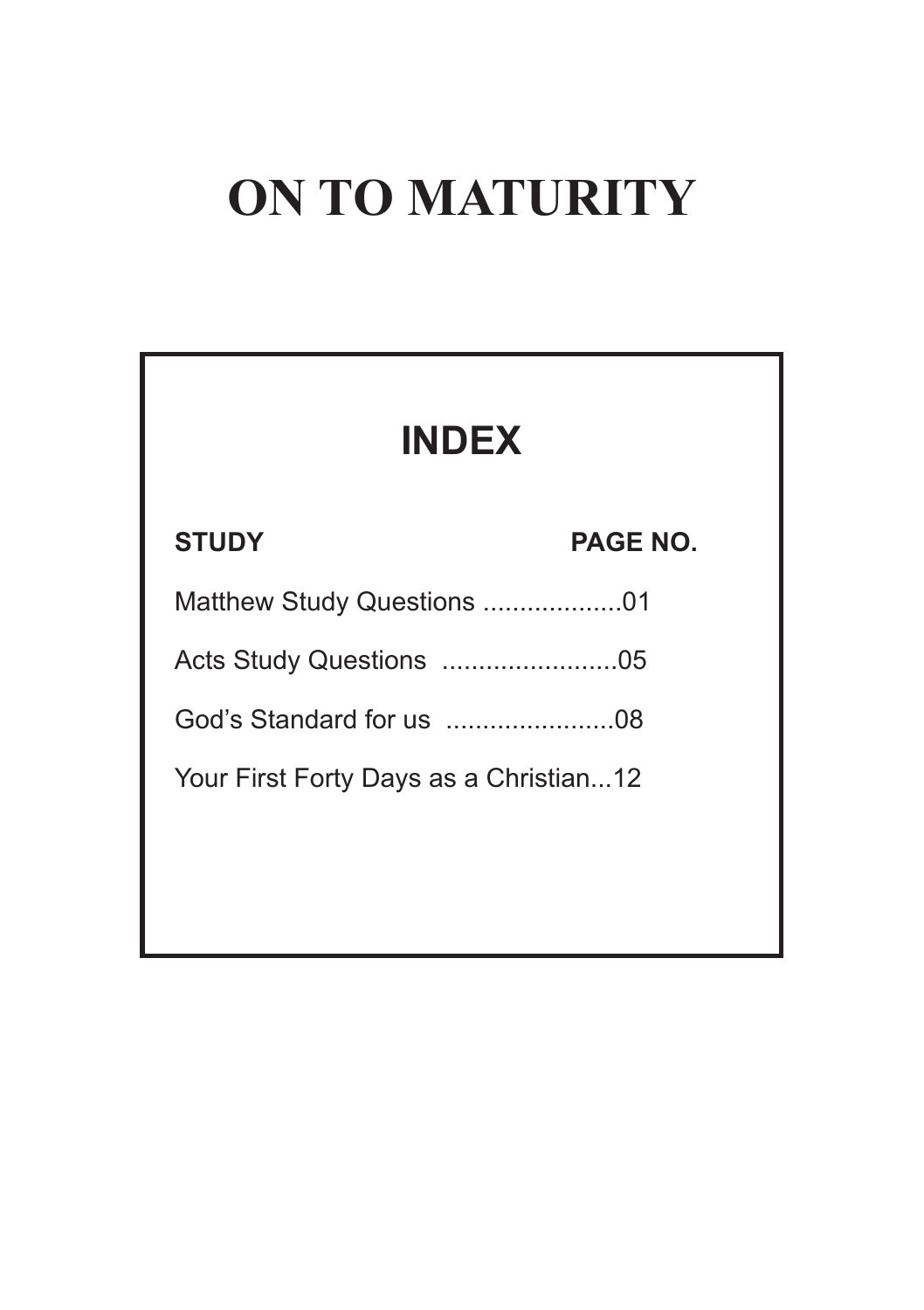## **MATTHEW STUDY QUESTIONS**

These questions have been designed to help make your study of the Book of Matthew practical for you. It is important that you answer these questions honestly from your heart.

The Book is divided into 28 chapters. Each chapter is further divided into verses. Questions have been written from each chapter. To answer the question refer to the verse("V)" in the left hand margin.

The Book of Matthew is a study of the ministry of Jesus Christ as recorded by one of his disciples Matthew a Jewish Tax Collector. Matthew was with Jesus from the beginning of his ministry in A.D. 30 until Jesus' death approximately 3 years later. Matthew was then one of the first Jews who converted to Christianity when the Church began in approximately AD33. We will begin with chapter 3.

#### **Chapter 3**

| v1:              | John the Baptist was very concerned about repentance. What does                                                                               |
|------------------|-----------------------------------------------------------------------------------------------------------------------------------------------|
|                  | it mean to repent?                                                                                                                            |
| v10:             | What are some examples of good fruit in your life?                                                                                            |
| <b>Chapter 4</b> |                                                                                                                                               |
| $v1$ :           | What is your concept of the devil (Satan)?                                                                                                    |
| v4:              | When Jesus was tempted he depended upon Scriptures he knew in<br>the Bible to fight off the temptation.                                       |
|                  | What helps you to fight temptation?                                                                                                           |
| v19:             | A disciple has a specific purpose. What does it mean to be<br>"Fisher of Men"?                                                                |
| v20:             | When Jesus called the fishermen to be disciples what was their<br>response?                                                                   |
| <b>Chapter 5</b> |                                                                                                                                               |
| $v21-22:$        | List the names of any people you either feel angry towards now or<br>still have bad feelings towards from the past                            |
| v28:             | What is lust?                                                                                                                                 |
| v30:             | What sins do you need to cut off from your life today? (For a list<br>of things that are sins turn to Galatians 5:19-21 and<br>2Timothy 3:1-5 |
| <b>Chapter 6</b> |                                                                                                                                               |
| v20:             | What is your treasure on earth?                                                                                                               |
| v24:             | In what ways do you serve both God and Money?                                                                                                 |
|                  | $\mathbf{v}$                                                                                                                                  |

**1**

**v33:** What is God's Kingdom?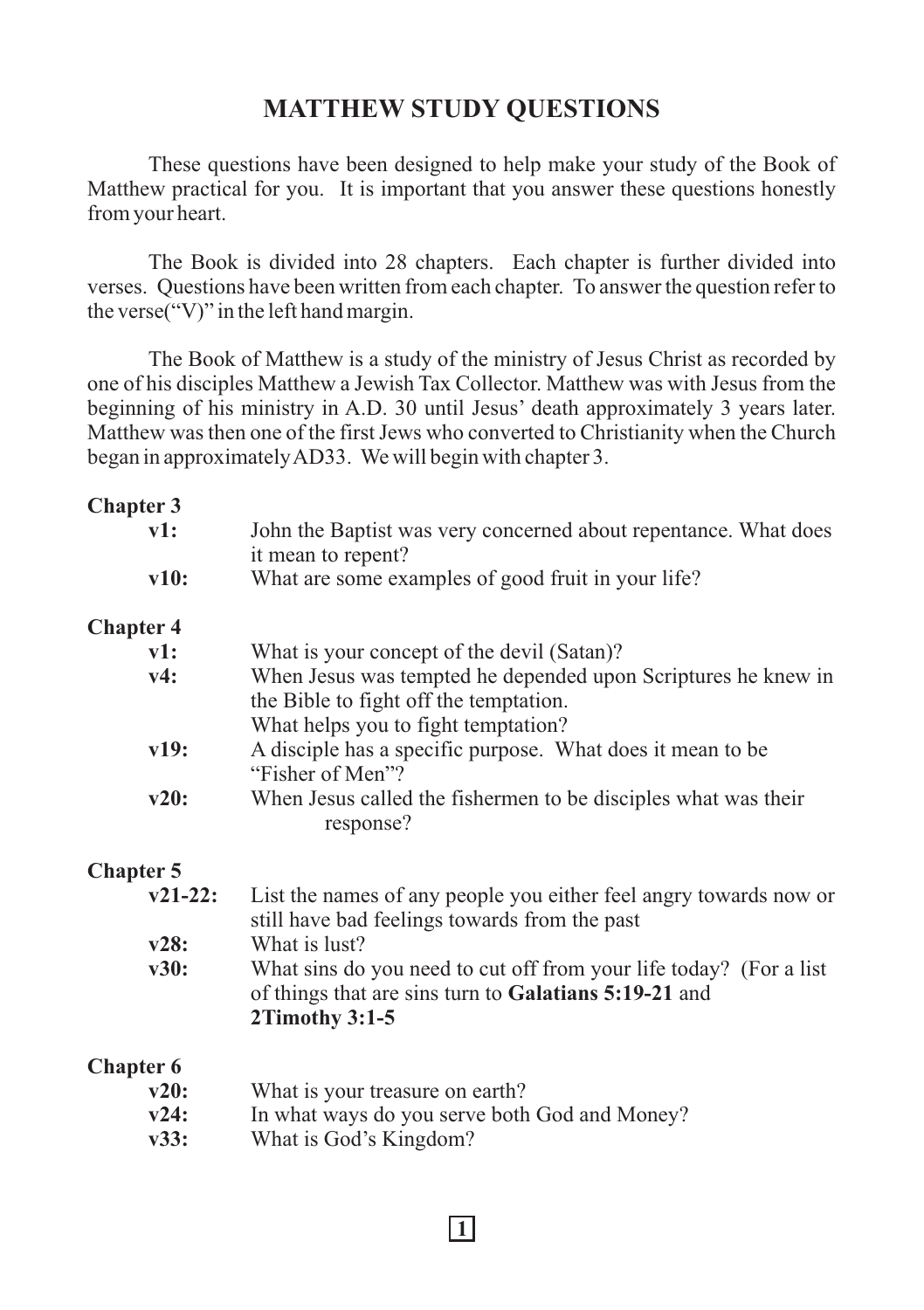| <b>Chapter 7</b>               |                                                                                                                           |
|--------------------------------|---------------------------------------------------------------------------------------------------------------------------|
| v5:                            | Describe 2 situations in which you were a hypocrite in the last                                                           |
|                                | week?                                                                                                                     |
| $v13-14:$<br>v24:              | Why is the road to God narrow if God loves everyone?<br>What standard have you built your life on?                        |
|                                |                                                                                                                           |
| <b>Chapter 8</b>               |                                                                                                                           |
| v8:                            | Why was Jesus so impressed with the centurion's faith? Would he                                                           |
|                                | be impressed with your life?                                                                                              |
| $v18-22:$                      | What type of commitment does Jesus expect from his disciples?                                                             |
| <b>Chapter 9</b>               |                                                                                                                           |
| v12:                           | Do you consider yourself spiritually healthy or spiritually sick?                                                         |
|                                | Why?                                                                                                                      |
| $v16-17:$                      | What needs to change in your attitude for you to be a new wine<br>skin?                                                   |
| v36:                           | What causes you to feel harassed and helpless?                                                                            |
|                                |                                                                                                                           |
| <b>Chapter 10</b>              |                                                                                                                           |
| v17:                           | Why did Jesus tell his disciples to be shrewd as snakes and                                                               |
| v36:                           | innocent as doves as they were teaching people about him?<br>Jesus said that the people who would most oppose you in your |
|                                | decision to follow him would be members of your own family.                                                               |
|                                | What is that?                                                                                                             |
|                                |                                                                                                                           |
| <b>Chapter 11</b><br>v12:      | Why does Jesus predict that only 'forceful' men will take hold of                                                         |
|                                | the Kingdom of Heaven?                                                                                                    |
| v29:                           | Two characteristics of Jesus are humility and gentleness. Are you                                                         |
|                                | like Jesus in this way?                                                                                                   |
|                                |                                                                                                                           |
| <b>Chapter 12</b><br>$v34-37:$ | Jesus is very concerned about your heart. A measure of the                                                                |
|                                | condition of our heart is what comes out of our mouth. How                                                                |
|                                | would Jesus judge your heart?                                                                                             |
|                                |                                                                                                                           |
| <b>Chapter 13</b><br>$v1-9:$   | The different soils are different types of hearts.                                                                        |
| v4:                            | This path is hard heart towards God.                                                                                      |
| v5:                            | The rocky soil is an emotional heart that gets very excited about                                                         |
|                                | God at times and forgets God at other times.                                                                              |
| v7:                            | The thorny soil is heart that feels the need to know God but the                                                          |
| v8:                            | pressure of daily life and fear of people prevents it.<br>The good soil is the heart that is devoted to knowing God and   |
|                                | helping others to know God.                                                                                               |
|                                | Which type are you? Why?                                                                                                  |
|                                | $\overline{2}$                                                                                                            |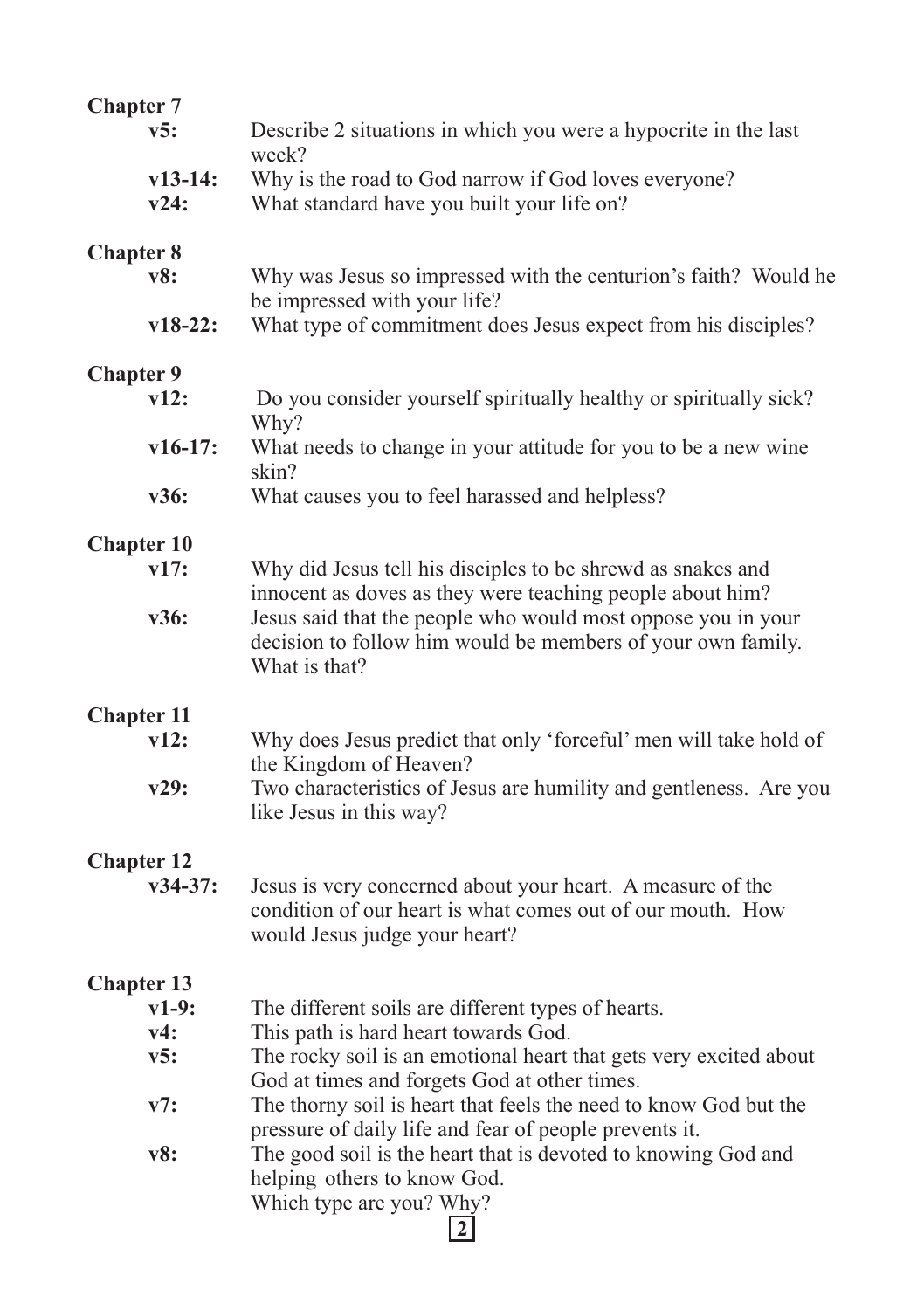| $v14-15:$               | What does this passage say is the problem with our heart that<br>keeps us from understanding the Bible? |
|-------------------------|---------------------------------------------------------------------------------------------------------|
| <b>Chapter 14</b>       | As Jesus walked with disciples he was constantly challenging                                            |
| $v13-16:$               | them to not be selfish. In what ways are you selfish?                                                   |
| $v28-33:$               | Why did Peter begin to sink?                                                                            |
| <b>Chapter 15</b>       | How do you honour God with your lips and not your heart?                                                |
| $v8-9:$                 | What does Jesus mean when he says evil comes from inside of                                             |
| $v17-19:$               | us? How does it get there?                                                                              |
| <b>Chapter 16</b>       | What does it mean to be Christ the Son of the living God? Do                                            |
| v16:                    | you believe that Jesus is God's Son?                                                                    |
| v24:                    | How must we deny ourselves?                                                                             |
| <b>Chapter 17</b>       | The disciples were doing the right things but without faith. Why                                        |
| v20:                    | does faith matters?                                                                                     |
| <b>Chapter 18</b>       | How must you change to have the faith of child?                                                         |
| v3:                     | Why was Jesus happy about finding the one sheep when he had                                             |
| $v12-13:$               | 99 others?                                                                                              |
| v35:                    | What does it mean to forgive someone from your heart?                                                   |
| <b>Chapter 19</b>       | We will have to give up something to follow Jesus but he makes a                                        |
| v29:                    | great promise here. What is the promise?                                                                |
| <b>Chapter 20</b>       | Jesus is teaching that no matter when you enter the Kingdom of                                          |
| $v1-12:$                | God you are all the same in importance. Do you agree with that?                                         |
| Chapter 21<br>$v28-30:$ | Are you more like the first son or the second son?                                                      |
| <b>Chapter 22</b>       | The wedding banquet represents the Kingdom of God. Why                                                  |
| $v1-10:$                | would people not want to come?                                                                          |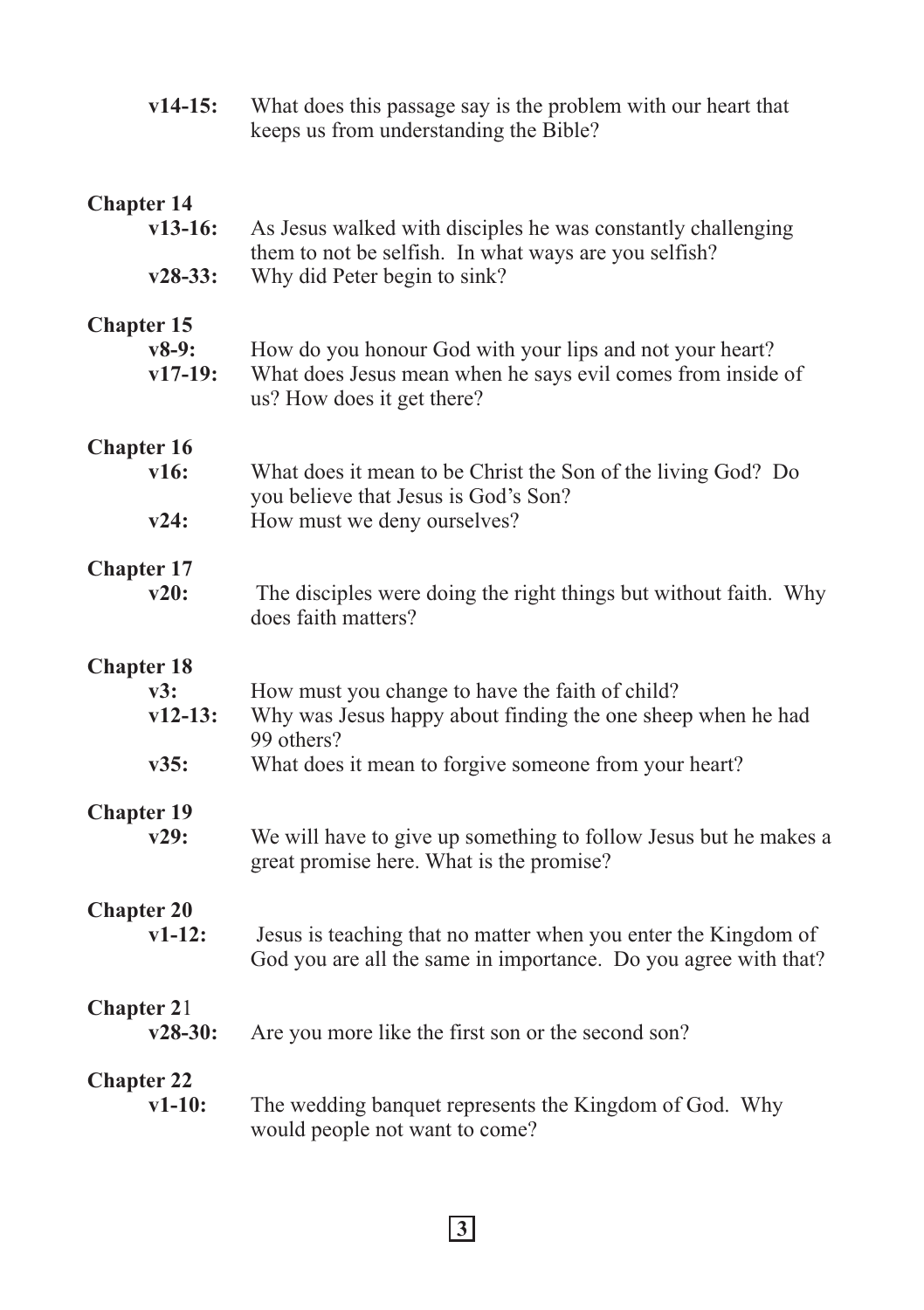| <b>Chapter 23</b><br>$v27-28:$            | Hidden sin makes us appear righteous on the outside but have<br>evil inside. Do you have any sin in your heart that you've never<br>told anyone?                                  |
|-------------------------------------------|-----------------------------------------------------------------------------------------------------------------------------------------------------------------------------------|
| <b>Chapter 24</b><br>v14:<br>v44:         | What does 'the end will come' mean?<br>What must you do to be ready?                                                                                                              |
| <b>Chapter 25</b>                         |                                                                                                                                                                                   |
| $v1-13:$                                  | How are you like the foolish virgins or the wise virgins in this<br>parable?                                                                                                      |
| v21:                                      | How do you use your talents for God?                                                                                                                                              |
| <b>Chapter 26</b><br>$v36-45:$<br>V75:    | Why did Jesus have to go back and pray three times?<br>Why did Peter weep bitterly?                                                                                               |
| <b>Chapter 27</b>                         |                                                                                                                                                                                   |
| v24:                                      | Why did Pilate wash his hands in front of the crowd? What was<br>the weakness in his character?                                                                                   |
| v46:                                      | Why did Jesus feel like God has forsaken him?                                                                                                                                     |
| <b>Chapter 28</b><br>$v5-7:$<br>$v18-20:$ | What is the difference between resurrection and reincarnation?<br>The last command Jesus gave is now the purpose for each person<br>who becomes a Christian. What is the command? |

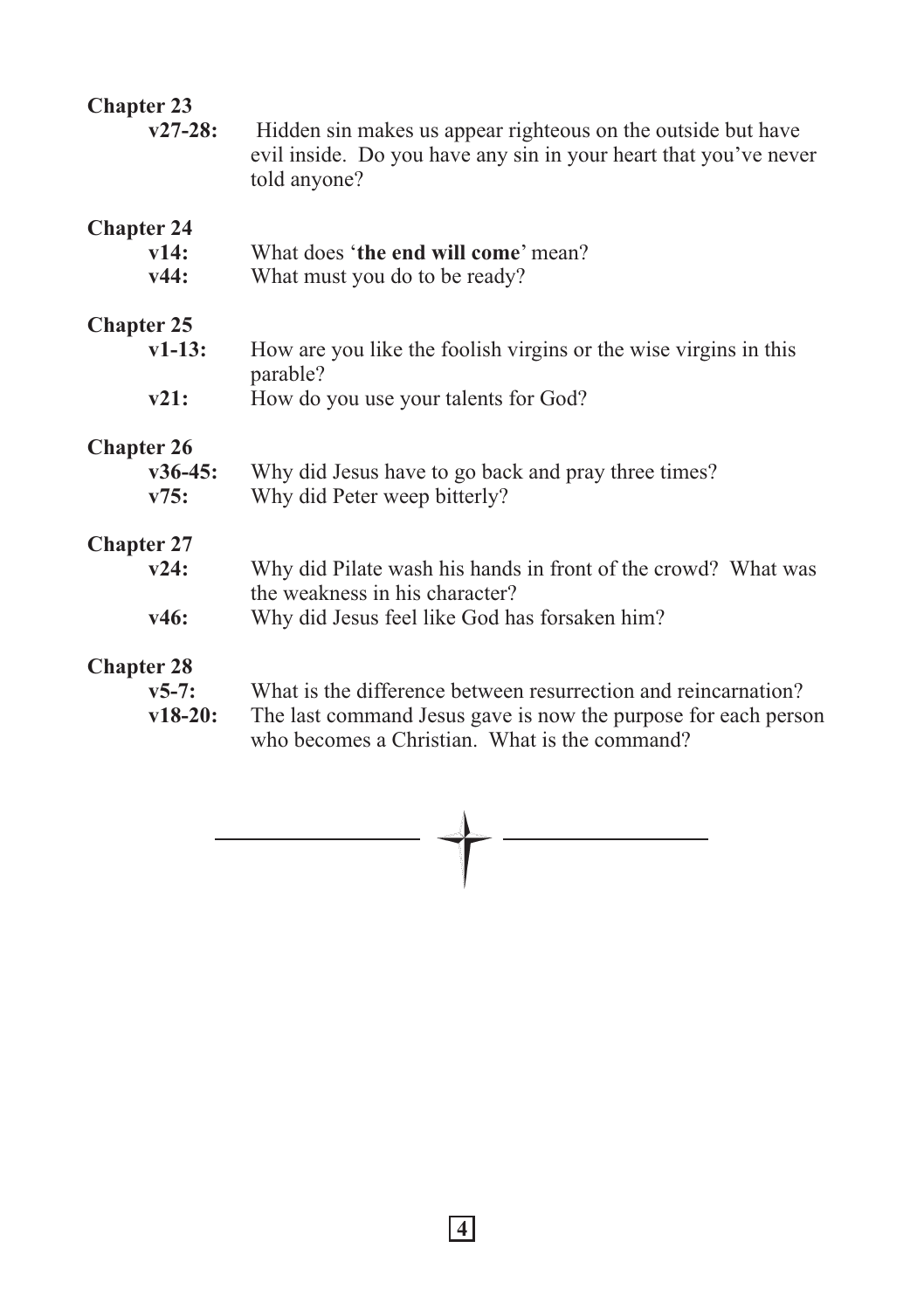## **ACTS STUDY QUESTIONS**

These questions have been designed to help, make your study of the Books of Acts practical for you. It is important that you answer these questions honestly. From your hear.t

Acts has 28 chapters. To answer the questions, refer the verse [ 'v'] in the left hand margin. Acts was written by Luke. The doctor, who accompanied Paul on many of his missionary journeys. Luke also interviewed many eyewitnesses of the events in Acts. Acts was written around 63 A.D., before Paul and Peter were killed by the Romans [around 68 A.D.].

#### **ACTS - 1**

|                 | v7:<br>$v21-22:$              | Why is it wrong to try to predict the future?<br><b>v13-14:</b> What did the followers of Jesus often do?<br>What is an apostle?            |
|-----------------|-------------------------------|---------------------------------------------------------------------------------------------------------------------------------------------|
| $ACTS - 2$      | v36:<br>v47:                  | Why did Peter say that these thousands of people had killed Jesus?<br>Why was church growing so much?                                       |
| $ACTS - 3$      | v6:<br>v19:                   | What could Peter give to him?<br>What does it mean to repent? How do we feel after we repent?                                               |
| $ACTS - 4$      | v8:<br>v13:<br>$v23-30:$      | How did the Holy Spirit help Peter?<br>Why were Peter and John so courageous?<br>What did they pray for?                                    |
| <b>ACTS - 5</b> | $v1-11:$<br>v17:<br>$v23-30:$ | What was Ananias and Sapphira's sin?<br>Why were they jealous?<br>What did Gamaliel think of the apostles?                                  |
| ACTS - 6        | $v11-13:$                     | Why did the Jews tell lies about Stephen?                                                                                                   |
| $ACTS - 7$      | $v58-60:$                     | v51-53: What made Stephen so bold?<br>What kind of impact did Stephen's speech and death have on<br>Saul [later known as Paul - Acts 13:9]? |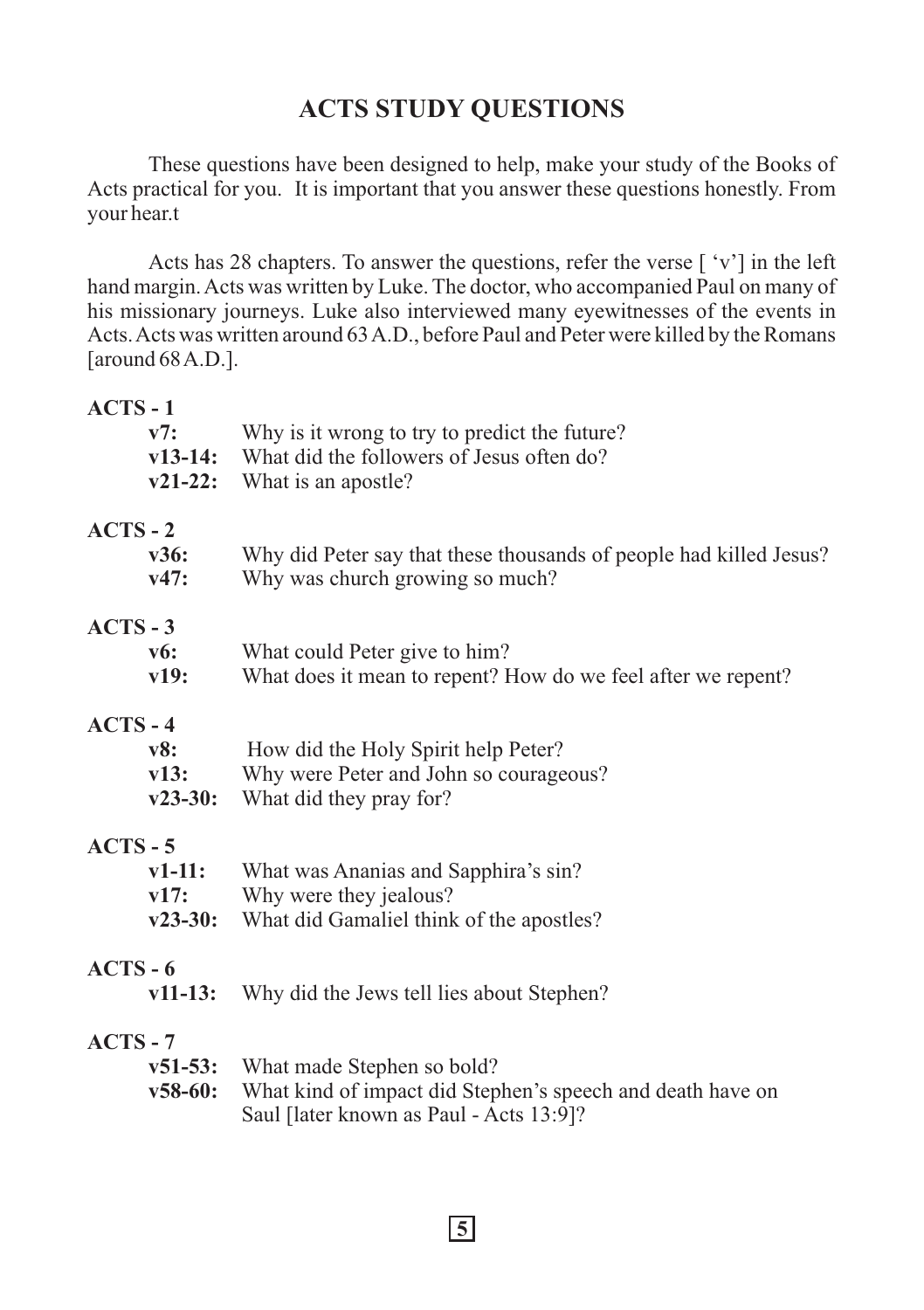| $ACTS - 8$<br>v12:<br>v18:<br>$v19-20:$<br>$v26-40:$              | What was the difference between Simon and Philip?<br>Who could give the Spirit by the laying on of hands?<br>What was Simon's problem?<br>How can you tell the eunuch was seeking God?                      |
|-------------------------------------------------------------------|-------------------------------------------------------------------------------------------------------------------------------------------------------------------------------------------------------------|
| $ACTS - 9$<br>$v1-19:$<br>$v19-20:$<br>v22:                       | At what point exactly did Paul become a Christian?<br>Name 2 things that showed that Paul was zealous young Christian.<br>Why were people so baffled [surprised]?                                           |
| $ACTS - 10$<br>$v1-2:$<br>$v24-27:$                               | What kind of man was Cornelius?<br>What do you learn about Cornelius here?                                                                                                                                  |
| <b>ACTS - 11</b><br>$v22 - 24:$                                   | Why was Barnabas glad when he arrived in Antioch?                                                                                                                                                           |
| $ACTS - 12$<br>v5:<br>v24:                                        | How did the Christians react when Peter was arrested?<br>What was the effect of persecution on the church?                                                                                                  |
| $ACTS - 13$<br>v44:<br>$v48-52:$                                  | Did the early Christians bring many visitors to church?<br>Why were the Christians happy even though their leaders<br>were kicked out of the area?                                                          |
| $ACTS - 14$<br>v9:<br>v20:                                        | What healed the man? How can we apply this to ourselves?<br>What do you learn here about Paul's character?                                                                                                  |
| $ACTS - 15$<br>v38:                                               | Why did Paul not want to take John?                                                                                                                                                                         |
| $ACTS - 16$<br>v14:<br>v33:                                       | As of V.14, was Lydia a Christian?<br>When the jailer washed their wounds, what does that show about<br>him?                                                                                                |
| <b>ACTS - 17</b><br>v5:<br>v11:<br>$v16-18:$<br>$v24-29:$<br>v30: | Why were the Jews jealous?<br>Why were the Bereans called 'noble' in character?<br>In what ways is Athens like cities we live in today?<br>What is God like?<br>How does God feel today about idol worship? |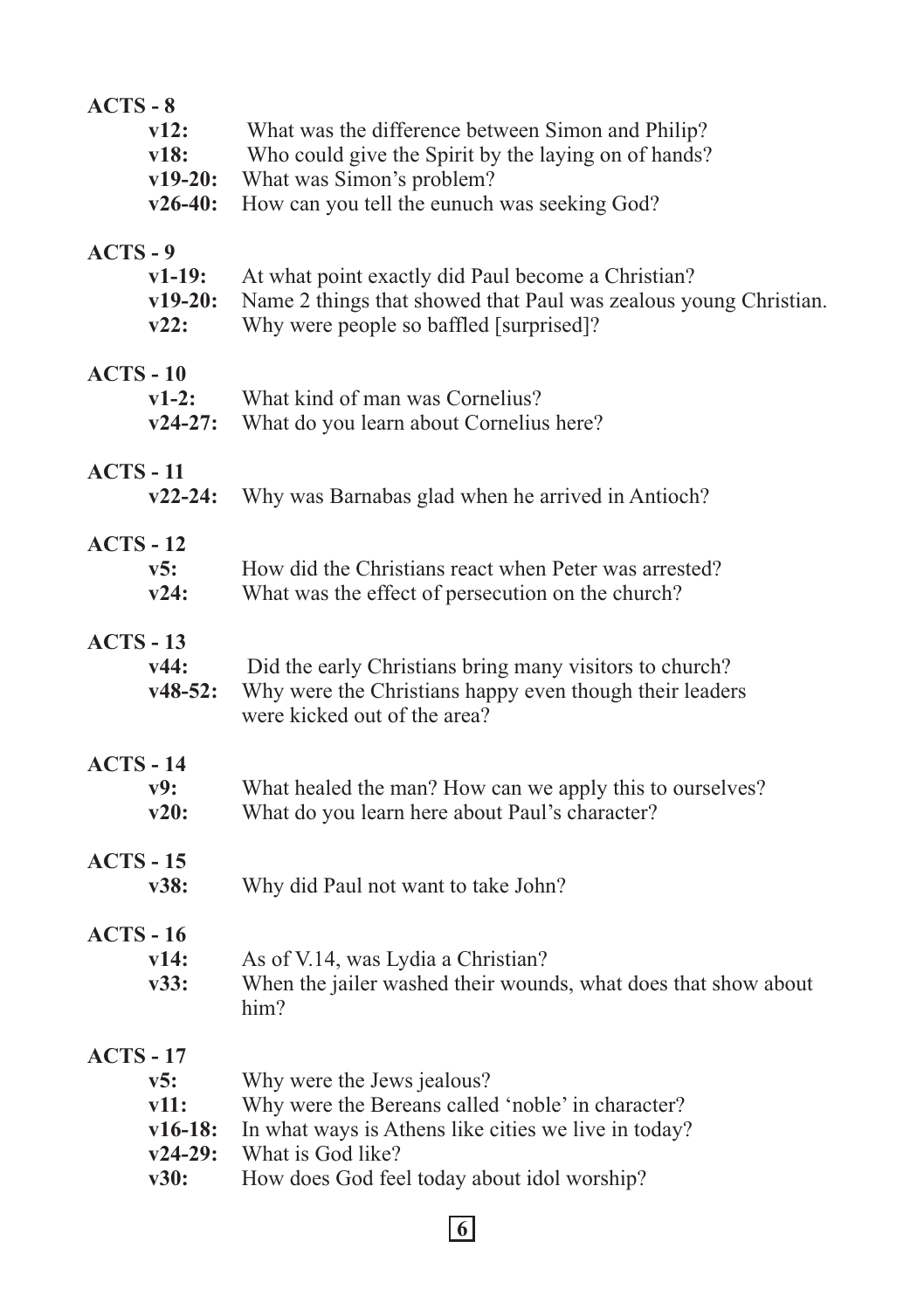| <b>ACTS - 18</b><br>$\bf v6$ :<br>$v9-11:$<br>$v12-17:$<br>v26: | What did Paul do when the Jews opposed him?<br>What did Jesus tell Paul? How did Paul react to this?<br>What kind of person was Gallio?<br>How did Priscilla and Aquila treat Apollos? |
|-----------------------------------------------------------------|----------------------------------------------------------------------------------------------------------------------------------------------------------------------------------------|
| <b>ACTS - 19</b><br>$v8-10:$<br>v18:<br>$v23-27:$               | What do you learn about Paul's evangelism here?<br>Why did people confess their sins?<br>Why were Demetrius and his friends upset?                                                     |
| $ACTS - 20$<br>v24:                                             | What does this show us about Paul?                                                                                                                                                     |
| $ACTS - 21$<br>v13:                                             | What kind of disciple was Paul?                                                                                                                                                        |
| $ACTS - 22$<br>$v14-15:$                                        | What was Paul's mission? What is ours?                                                                                                                                                 |
| $ACTS - 23$<br>$v12-15:$<br>v16:                                | What were the Jews planning to do to Paul?<br>How was Paul saved from their plan?                                                                                                      |
| $ACTS - 24$<br>$v24-27:$                                        | What kind of man was Felix? Did he ever become a Christian?                                                                                                                            |
| $ACTS - 25$<br>v19:                                             | What did Paul teach about Jesus?                                                                                                                                                       |
| $ACTS - 26$<br>v21:<br>v29:                                     | Why did the Jews try to kill Paul?<br>What made Paul so bold?                                                                                                                          |
| $ACTS - 27$<br>$v9-11:$<br>$v13-21:$                            | What advice did Paul give them? Did they listen?<br>What happened to them after this?                                                                                                  |
| $ACTS - 28$<br>$v7-9:$<br>v31:                                  | Why did Paul go to see Publius' father? What was his purpose?<br>Even though Paul was locked in his own house, what did he do?                                                         |
|                                                                 | A                                                                                                                                                                                      |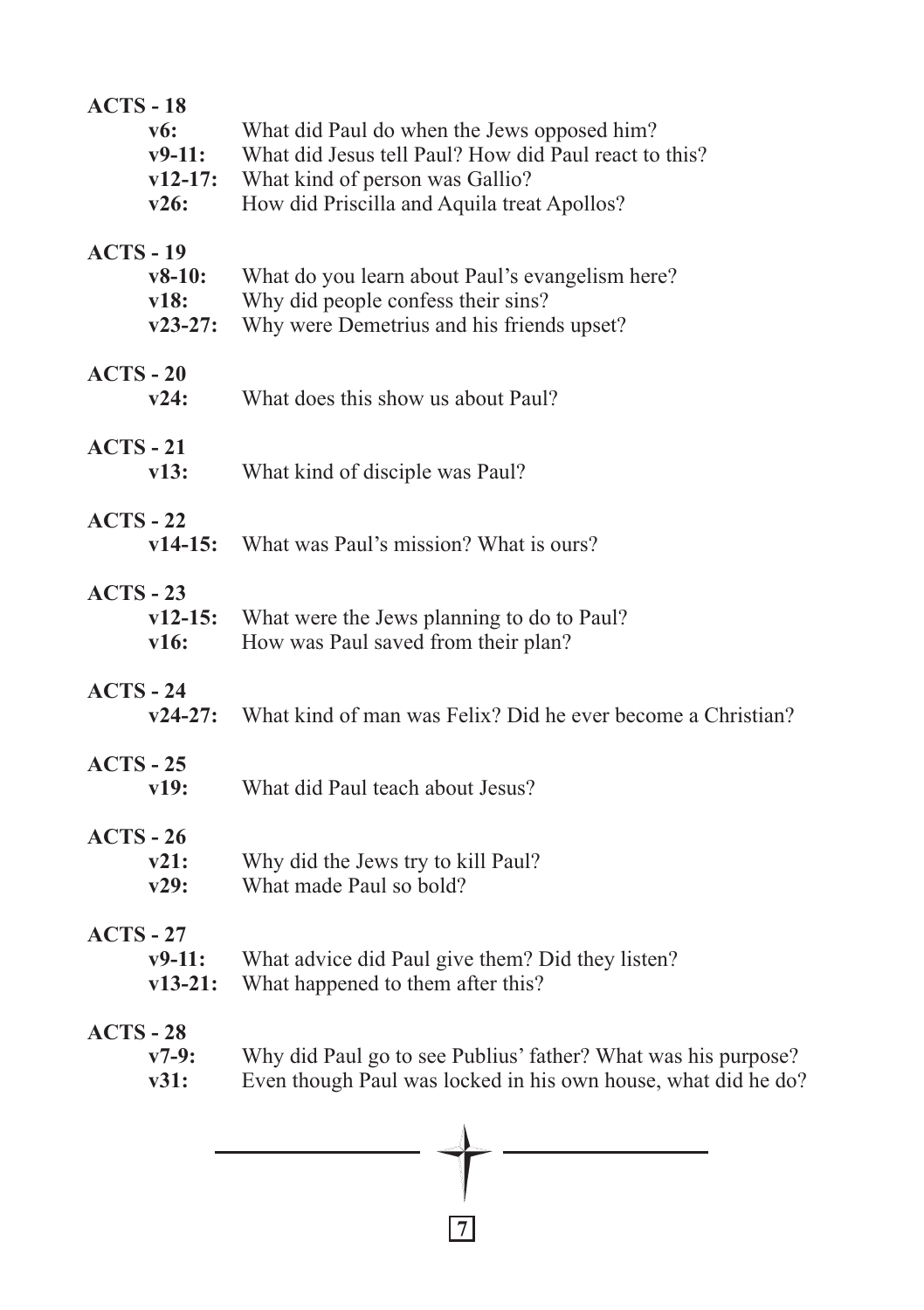## **GOD'S STANDARDS FOR US**

In every relationship and in every situation, we are to exhibit the character of Jesus Christ through our obedience to God's Word.

What am I to do:

## **As a disciple of the Lord Jesus Christ, I will:**

- **1.** Love God with all my heart, mind, soul and strength by responding in loving obedience to His Word' regardless of how I feel (based on 1Samuel 15:22-23, Matthew 22:37-40, John 14:15, Galatians 5:16-17, 1John 5:3).
- **2.** Worship the Lord only (Deut 6:13, Ps. 29:2, Matt. 4:10) both individually and with other disciples (Acts 2:42-46, 5:12, 20:7, 1Cor. 14:26, 16:2, Col. 3:16, Heb 10:23-25).
- **3.** Be in the habit of attending meetings of the body (Heb.10:23-25).
- **4.** Be a fisher of men (Mark 1:17).
- **5.** Preserve the unity of the body of Christ ( 1Cor. 1:10, 12:22-26, Ephisians 4:1-3, Phil. 2:1-4).
- **6.** Study and memorize God's Word (Psalm 1:1-3, 119:11, 2Tim. 2:15)
- **7.** Receive (accept) and heed (take seriously) correction and instruction (i.e. be discipled) (Pro. 1:2-5, 9:7-9, 11:4, 16:20, 19:20, Heb 12:5, Col. 3:16, Rom. 15:14).
- **8.** Be an example to others (Matt. 5:16, 1Cor. 11:1, 1Timothy 4:12).
- **9.** Be gentle in correction of others (Gal. 6:1, 2Timothy 2:24-26) and restore those, caught up in sin, in the Lord, to others and to usefulness in the body of Christ (Matt. 18:15-20, Luke 17: 3-4, Rom.15:14 Gal. 6:1-5).
- **10.** Be honest and truthful (Eph. 4:15, 25) and speak in an edifying manner (Eph. 4:29, Col 4:6) and return a blessing when cursed (Rom.12: 14, 1Peter 3:8-9).
- **11.** Be a peacemaker and live at peace with others ( Matthew 5:9, Romans 12: 18) and reconcile with anyone who has something against me (Matt.5:23-24).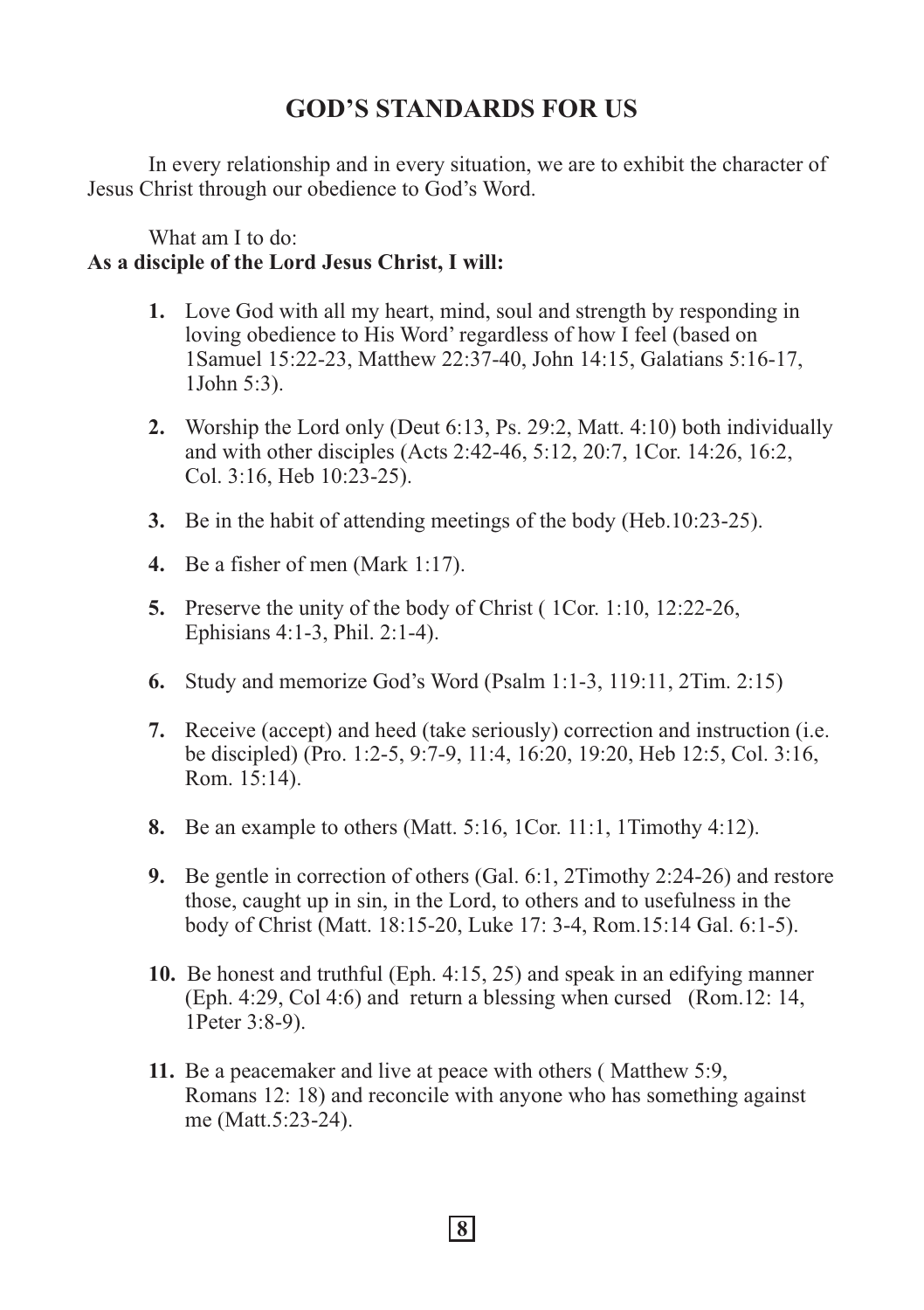- **12.** Deny myself and consider others as more important than myself (Luke 9:23-25, Phil. 2:3-8), serving them as Jesus did (Mathew 20:26-28, John 13:12-17, Ephesians 6:7-8).
- **13.** Do my own work and do it whole heartedly as for the Lord (Colossians 3:23-24, 1Thessalonians 4:11-12, 2Thess. 3:10-12).
- **14.** Exercise self-control and discipline (2Corinthians 5:14-15, Galatians 5:23, 1Timothy 4:7-8).
- **15.** Forgive from the heart (before the Lord) anyone who has sinned against me and be ready to grant forgiveness to anyone who asks me (Matthew 18: 21-22, 35, Mark 11:25-26, Luke 17:3-4).
- **16.** Practice biblical love in all my relationships (Matthew 5:44, John 13:33-34, Romans 13:8,10, 1Cornthians 13:4-8a; Ephesians 5:25, Titus 2:2-4).
- **17.** Marry only someone who belongs to the Lord (1Cor. 7:39).
- **18.** Honor God with my body ( 1Corinthians 6:19-20).
- **19.** Rid myself of all malice and all deceit, hypocrisy, envy, slander of every kind, quarreling, jealousy, outbursts of anger, factions, gossip, arrogance, disorder, strife, malicious talk, evil suspicions, sexual immorality, impurity and debauchery, idolatry and witchcraft, hatred, discord, fits of rage, selfish ambition, dissensions, envy, drunkenness, orgies, and the like; evil thoughts, theft, murder, adultery, greed, lewdness, and folly, homosexuality, swindling, self-indulgence; obscenity, foolish talk or coarse joking; lust, filthy language and lies. (I Pet. 2:1, 2Cor. 12:20, 1Tim 6:4, Gal. 5:19-20, Mark 7:21-22, 1Cor. 6:9-10, Matt. 23:23, Eph. 5:4, Col. 3:5-9).
- **20.** Confess my sins to God and to other disciples (James 5:16; 1John 1:9, Numbers 5:5-7, Psalms 32:3-5).
- **21.** Set aside a sum of money in keeping with my income, saving it up for God's work and give cheerfully. (1Cor. 16:2, 2Cor. 9:6-12).
- **22.** Share with those in need (Ephesians 4:28, 1Tim 6:17-19, James 2:15-16).
- **23.** Use my abilities, talents, and spiritual gifts for God and to build up the Church (based on Matthew 25:14 -30, Romans 12:3-8, 1Cor. 12:7, Ephesians 4:11-12, 15-16, 1Peter 4:10-11).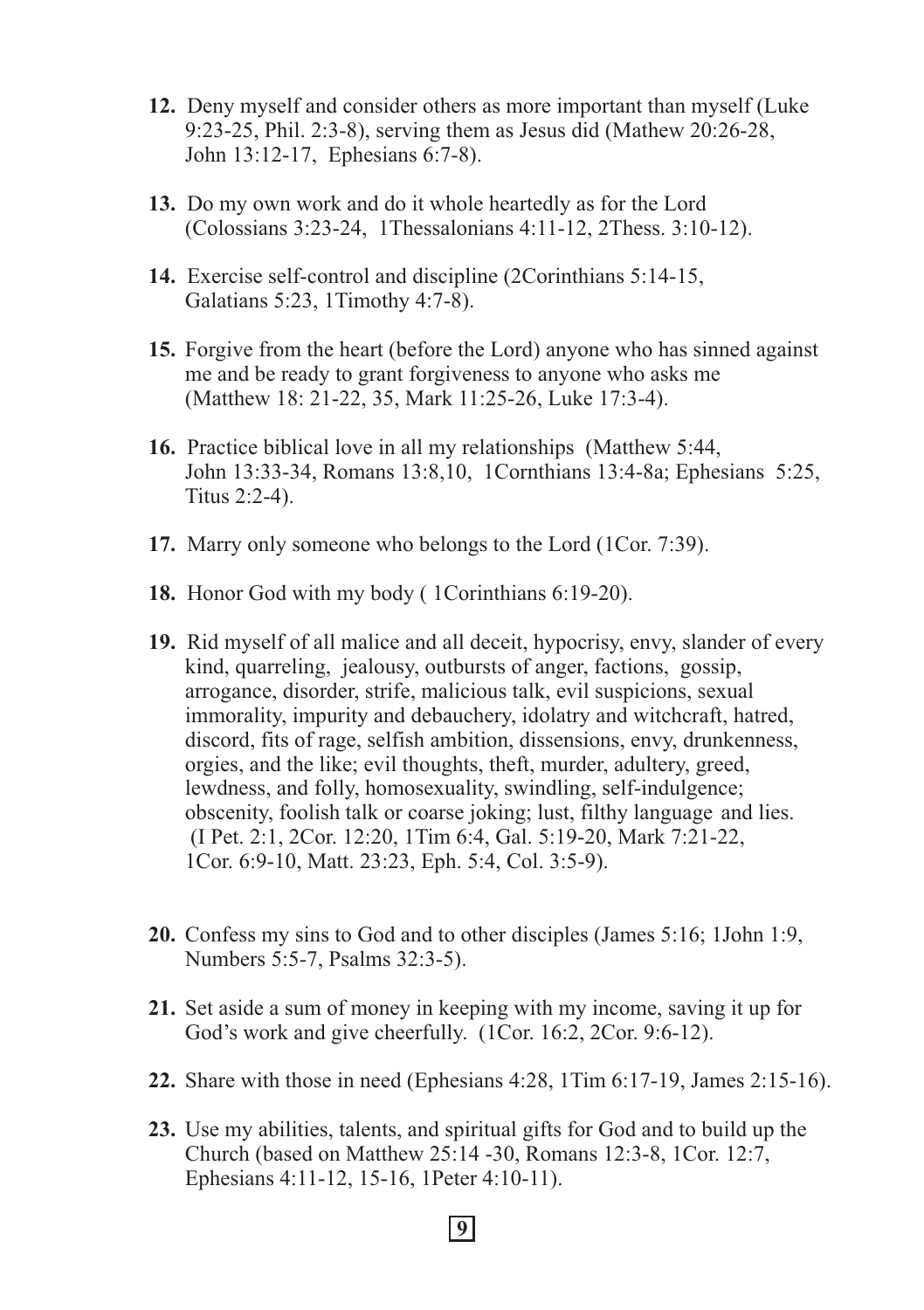- **24.** Obey the leaders and submit to their authority so that their work will be a joy, not a burden (Hebrews 13:17) and
- **25.** Rejoice always, even in the midst of trials (Phil. 4:4, 1Thess. 5:16, James 1:2-4).

#### **As a believing husband, I will:**

- **1.** Love my wife as Christ loved the Church (Ephesians 5:25-33).
- **2.** Live with my wife in an understanding way (1Peter 3:7).
- **3.** Provide for my household (1Timothy5:8).

## **As a believing wife, I will:**

- **1.** Be a helper fit (Suitable) for my husband ( Genesis 2: 18).
- **2.** Respect, love and be submissive to my husband (Eph. 5:22-24, 31,33, Titus 2:4-5, 1Peter 3: 1-6) and
- **3.** Take care of needs in my household ( Prov. 31: 10-27, 1Tim. 5:14, Titus 2:5).

#### **As a believing husband/wife team, we will :**

- **1.** Submit to one another ( Ephesians 5:21) and
- **2.** Maintain unity in our relationship with one another (Gen. 2:22-24, Matthew 19:4-6, Ephesians 5:31).

#### **As a believing parent, we will:**

- **1.** Lovingly train our children through instruction, discipline, and example (Deuteronomy 6:6-9, Ephesians 6:4; Titus 2:4) and
- **2.** Avoid exasperating (provoking) our children ( Ephesians 6:4).

## **As a believing child, I will:**

- **1.** Obey my parents while under their authority and training (Eph. 6:1)
- **2.** Honor my parents (Exodus 20:12, Deuteronomy 5:16, Eph. 6:2) and
- **3.** Heed and remember (listen to and take seriously) the teachings of my parents (Proverbs 1:8-9).

## **As a believing employee, I will:**

**1.** Be obedient and submissive to my employer (based on Ephesians 6:5-8, Colossians 3:22, 1Timothy 6:1-2, Titus 2:9; 1Peter 2:18).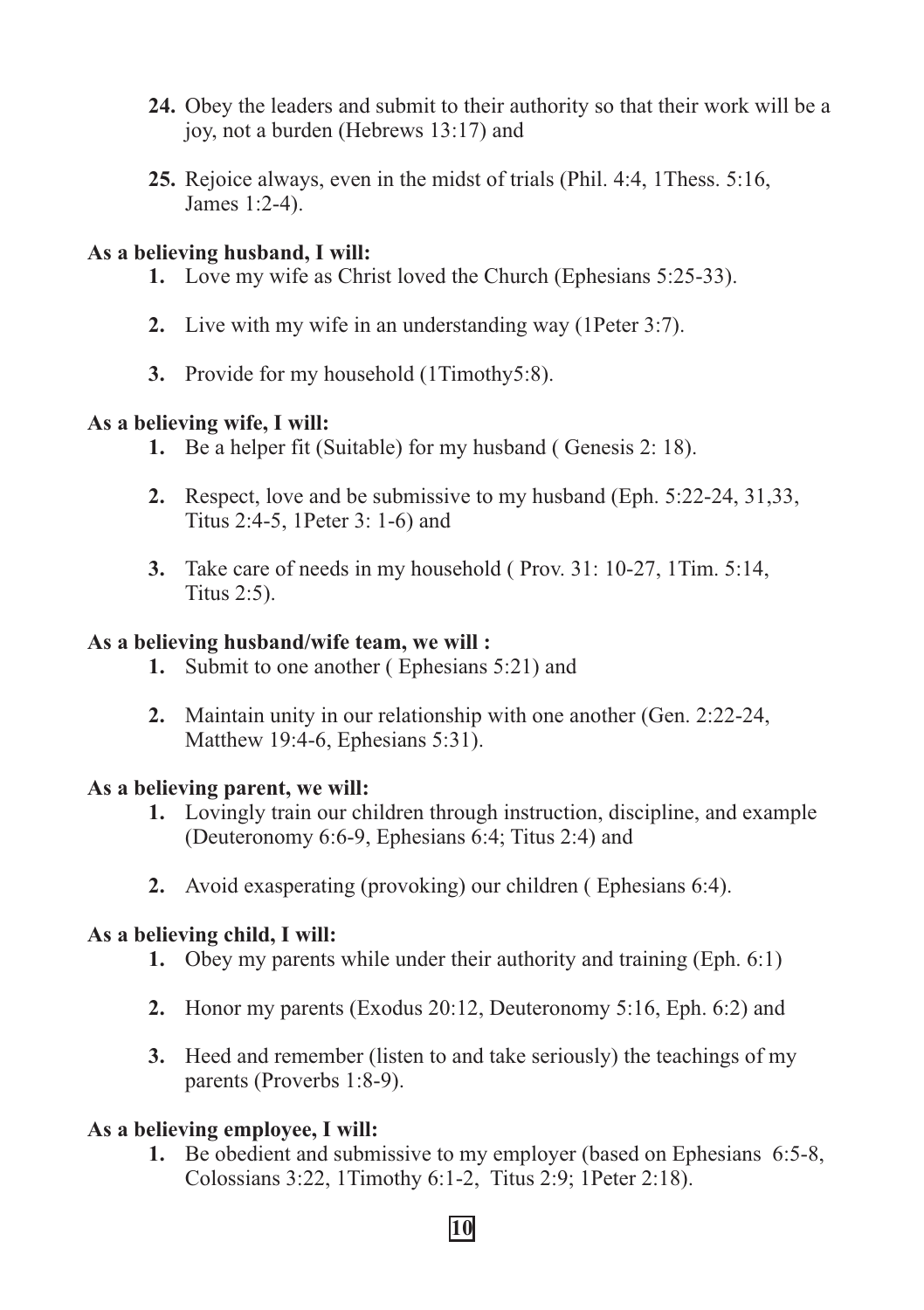- **2.** Honor my employer ( I Timothy 6: 1-2) and
- **3.** Be honorable in all my dealings with my employer 1Timothy 6:2, Titus 2:10).

#### **As a believing employer, I will:**

- **1.** Act in fairness and with justice toward my employees (Col. 4:1) and
- **2.** Give up threatening my employees (Ephesians 6:9).

## **As scripturally qualified ministry leader, I will:**

- **1.** Be worthy of the trust placed in me (based on 1Timothy 3:1-15, Titus 1:6-9, 2:7-8, 1Pet 5: 1-3), discipling others so that they will be able to teach others also ( 2Tim 2:2) and
- **2.** Correct (admonish, instruct) others in gentleness, always seeking to restore them to the Lord (based on Matt. 18:15-20, Gal. 6: 1-2, 2Timothy 2: 24-26)

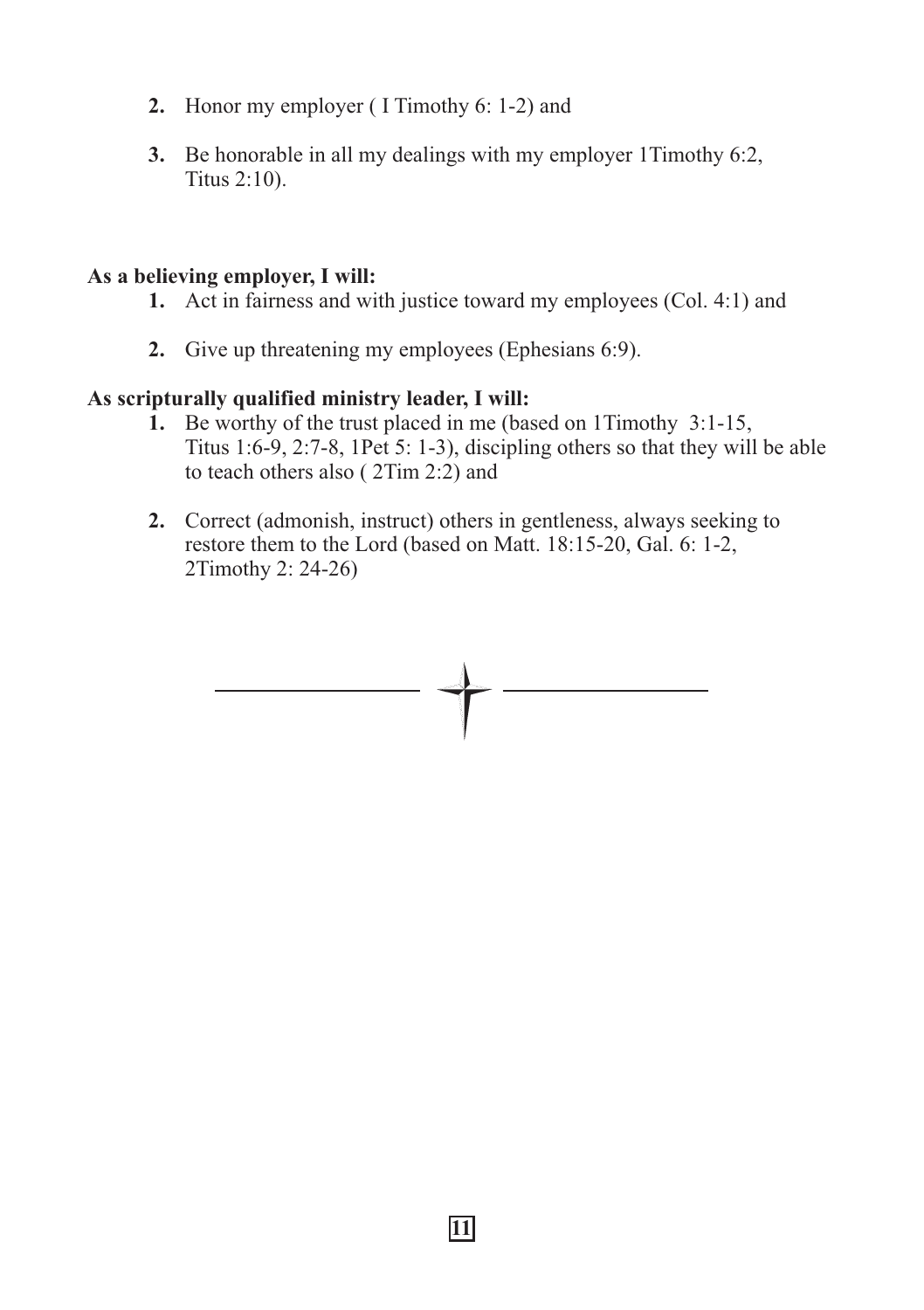## **YOUR FIRST FORTY DAYS AS A CHRISTIAN**

## **DAY ONE : "SAVED COMPLETELY"**

What God has done for you through your baptism into Christ is truly 'AMAZING'!

## **Colossians 1: 21-23**

- **1.** What was your relationship with God before today? What had you done to make God your enemy?
- **2.** What does it mean to be holy/without blemish/free from accusation?
- **3.** What condition is there to staying saved (vs 23).

## **1John 3: 1-4**

- **1**. As a "child of God" what should your attitude be?
- **2.** How can you begin to purify yourself"?

## **Hebrews 9:24-28/ Heb 10:19-23**

- **1.** What has Jesus' sacrifice done for you?
- **2.** How can you draw near to God with a sincere heart?

## **Psalm 103:1-5**

**1.** What has God done with your sins? Write other "benefits" God has done for you (**vs 2**).

## **APPLICATION :**

Praise God and thank Him for saving you! Write a thank you prayer to God.



## **DAY TWO : " TESTED AND TEMPTED"**

## **Matthew 3: 16-4:11**

- **1.** What happened to Jesus after his baptism? What should you expect after your baptism?
- **2.** How was Jesus tempted to question his relationship with God? God's plan for him?
- **3.** How has Satan tempted you with doubts/insecurity/fears since your baptism?
- **4.** How did Jesus use the Bible to fight temptation. How does the Bible expose Satan's lies?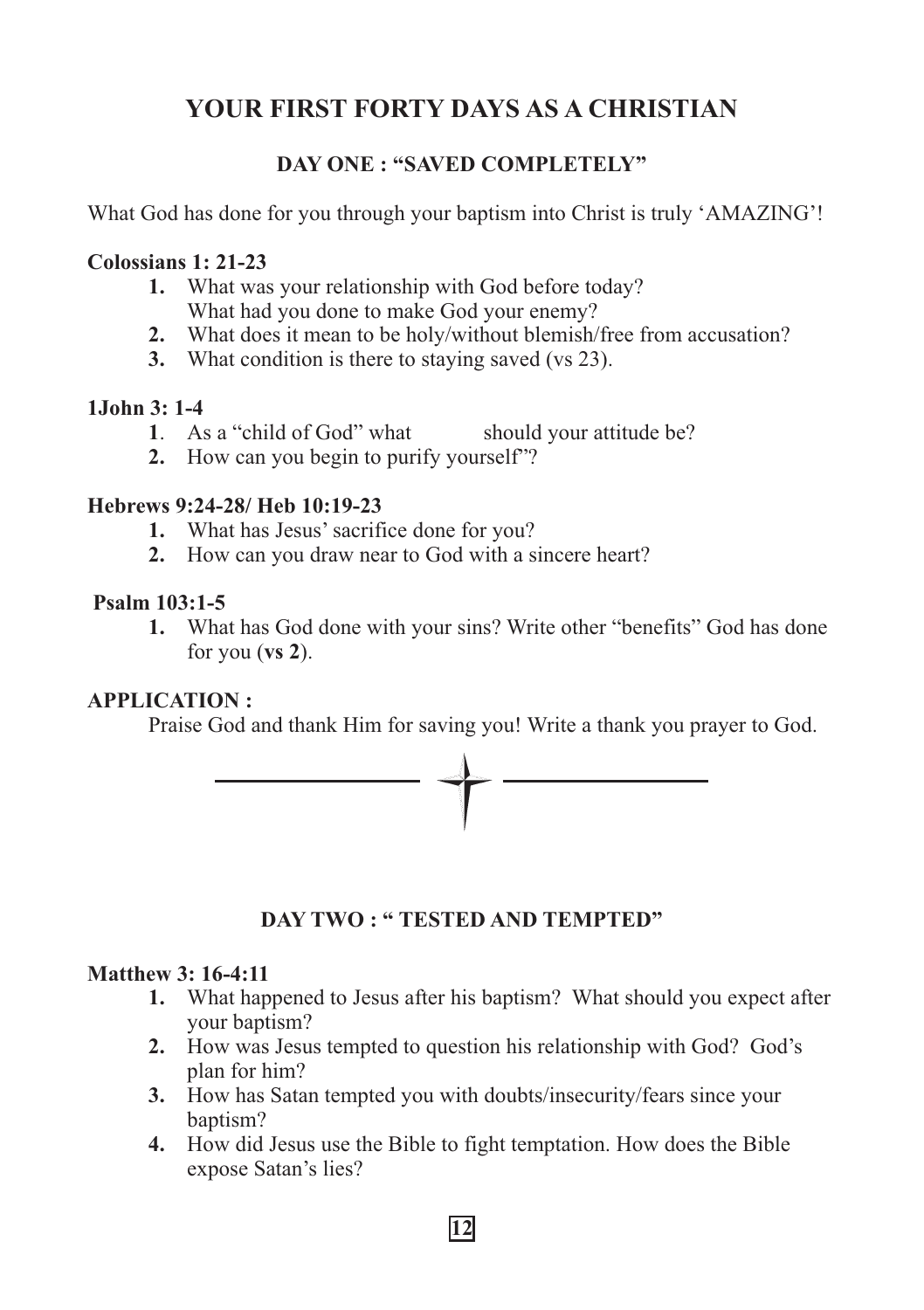## **Ephesians 6:10-18**

- **1.** How might the devil scheme against you?
- **2.** What armor has God provided to keep you strong?
- **3.** What is our only "weapon" against Satan **(vs 17)**?

## **APPLICATION:**

Expect to be tempted and decide to be open about your struggles talk with another Christian today about your temptations and pray together.



## **DAY THREE : "GROWING ROOTS"**

## **Luke 8:13**

**1.** What happens to young disciples who don't grow "roots"?

## **Acts 2: 41-47/ Acts 4: 32-37**

- **1.** What helped keep these young disciples faithful?
- **2.** Are You devoting yourself to the same things they did **(2:42)**?
- **3.** How can you deepen your relationships in the Church?

## **1Thess 1:2-10**

- **1.** What does it mean to have "deep conviction"? How can you develop conviction?
- **2.** Who should you imitate ? In what ways?
- **3.** Are you becoming a "model" to others? How?

## **APPLICATION :**

Spend time this week with Christians you can imitate/encourage/learn from.



## **DAY FOUR: "LEARNING TO PRAY"**

## **Luke 11:1-13**

**1.** Why does prayer need to be learned? Who are you learning from?

- **2.** (**vs 2-4**) How can you praise God's name? Do you pray for God's kingdom (church to increase)? Do you pray for daily needs and for forgiveness for yourself and to also forgive others? Do you pray for help and protection from temptations?
- **3.** What else does Jesus want us to understand about prayer in **verses 5-13**?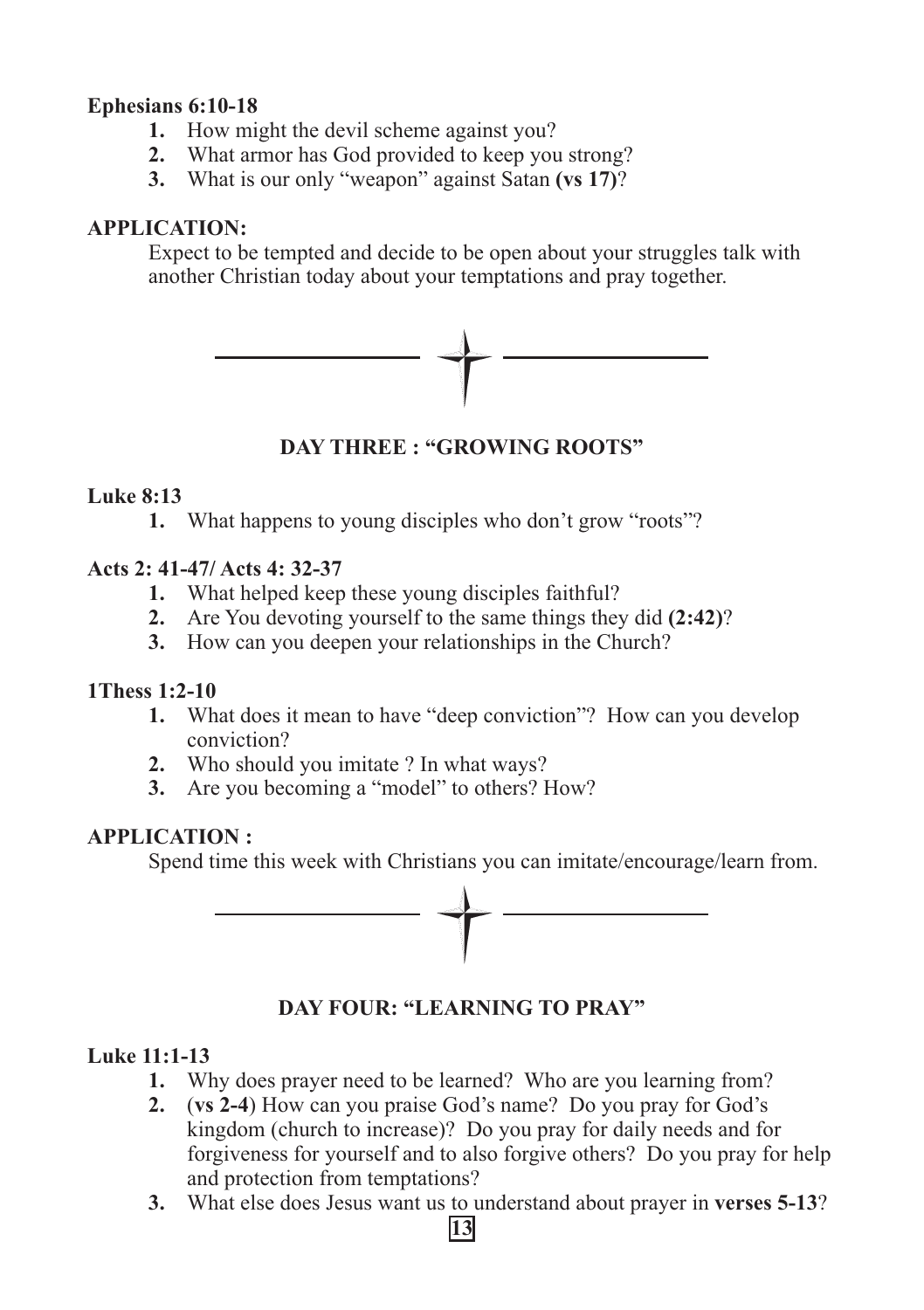## **A. C. T. S** -

A simple outline for prayer is: Adoration (Praise). Confession, Thanksgiving, Supplication (requests). If you pray 10 minutes of each section, you will pray powerful 40 minutes! Read Psalms to learn how to really praise God.

## **Philippians 4:6-7**

- **1.** What does God want you to pray about?
- **2.** What are some worries you can pray about today?
- **3.** Do you feel at peace when you pray to God? Trust he will answer !

## **APPLICATION :**

Pray following the Lord's prayer outline or using A. C. T. S Write down some of your prayer requests and see how God answers them.



**DAY FIVE : "THE GRACE OF GOD"**

## **Romans 5: 6-11**

- **1.** How were you powerless when Christ died for you?
- **2.** What proves God's incredible love for you?

## **Titus 3:3-8/Titus 2:11-14**

- **1.** Why do we need to be reminded about our old way of life?
- **2.** What did you do to earn God's forgiveness?
- **3.** How should you respond to the grace of God?
- **4.** Describe how you can be self controlled and eager to do good works.

## **1Corinthians 15:9-10/ 2Timothy 1: 7-12**.

**1.** How did Paul show his gratitude to God?

## **APPLICATION :**

Write down (and do) 3 things today that will show God how grateful you are to be saved!

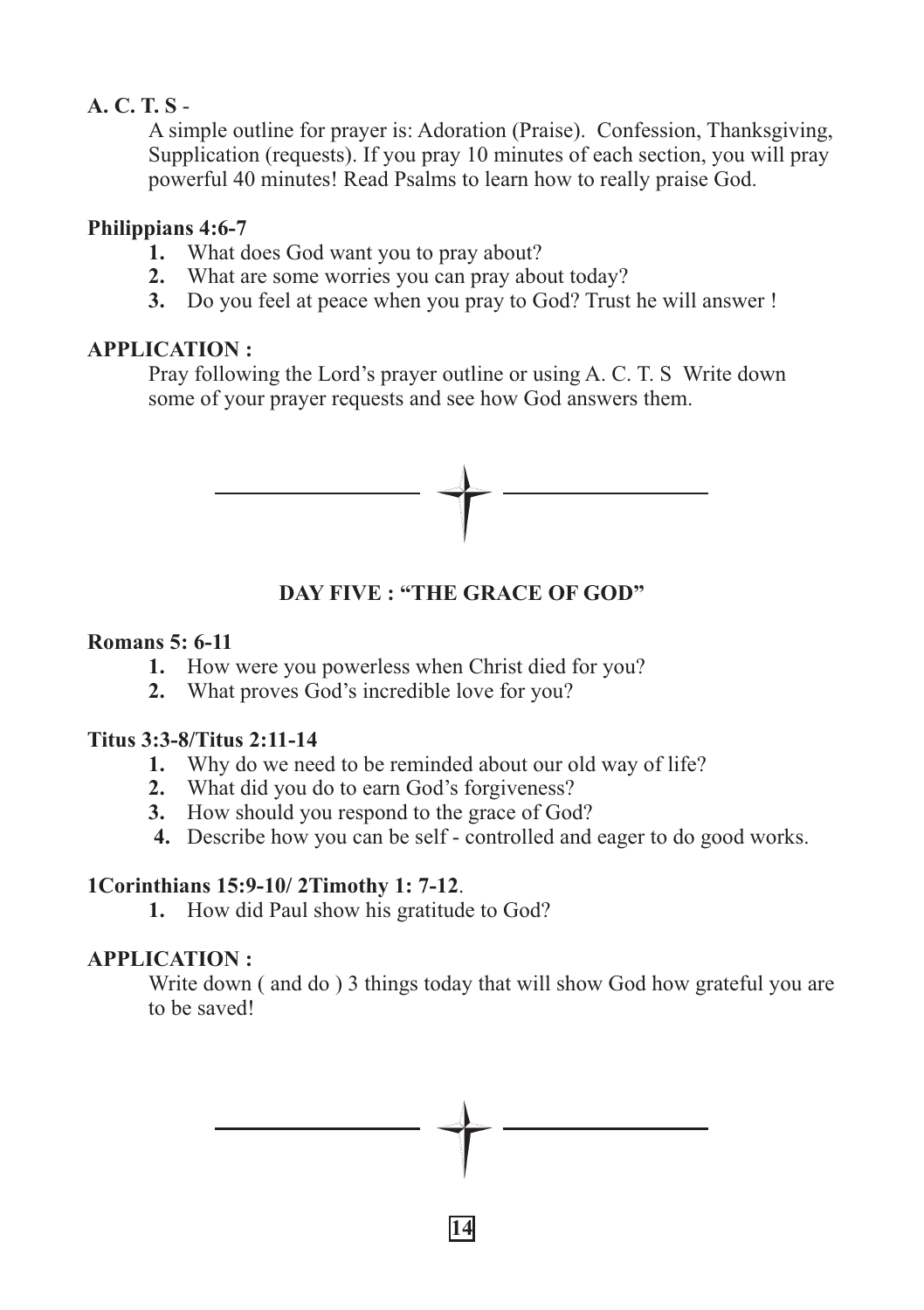## **DAY SIX : "TOO GOOD TO KEEP"**

## **2 Kings 7:3-11**

- **1.** How were you starving and without hope like the 4 lepers before being baptized?
- **2.** How is the kingdom of God like an unlimited feast?
- **3.** How does **verse 9** apply to being a disciple? Do you have the same attitude?

## **Romans 10:1-4/14-21**

- **1.** Do you feel like Paul does about the lost?
- **2.** Who does God send to preach?
- **3.** Will everyone accept the good news? Why?
- **4.** Why is it important to preach no matter what response you receive?

## **Psalm 116:1-14**

**1.** How can you repay the Lord for all his goodness to you?

## **APPLICATION :**

Set a "goal for faith" for yourself in evangelism today. Refuse to be discouraged !



**DAY SEVEN : "THE FAMILY OF GOD"**

## **Mark 3:31-33**

- **1.** Why did Jesus have to make a choice between his physical and his spiritual one?
- **2.** Who are the people who are closest to you? What choices do you have to make? Are God's people really your family?

## **1Peter 1:22**

- **1.** What is "Sincere Love"? How can you love deeply from the heart?
- **2.** Who have you loved this much in your life before? How does your love for the disciples need to grow?

## **2Corinthians 5:16-17**

- **1.** What are some worldly ways you have looked at people before?
- **2.** How do you need to change your way of seeing people? (be specific).

## **1Timothy 5:1-12**

**1.** Who are some people in your ministry that can become like spiritual "Fathers, Mothers, Brothers and Sisters" in your life?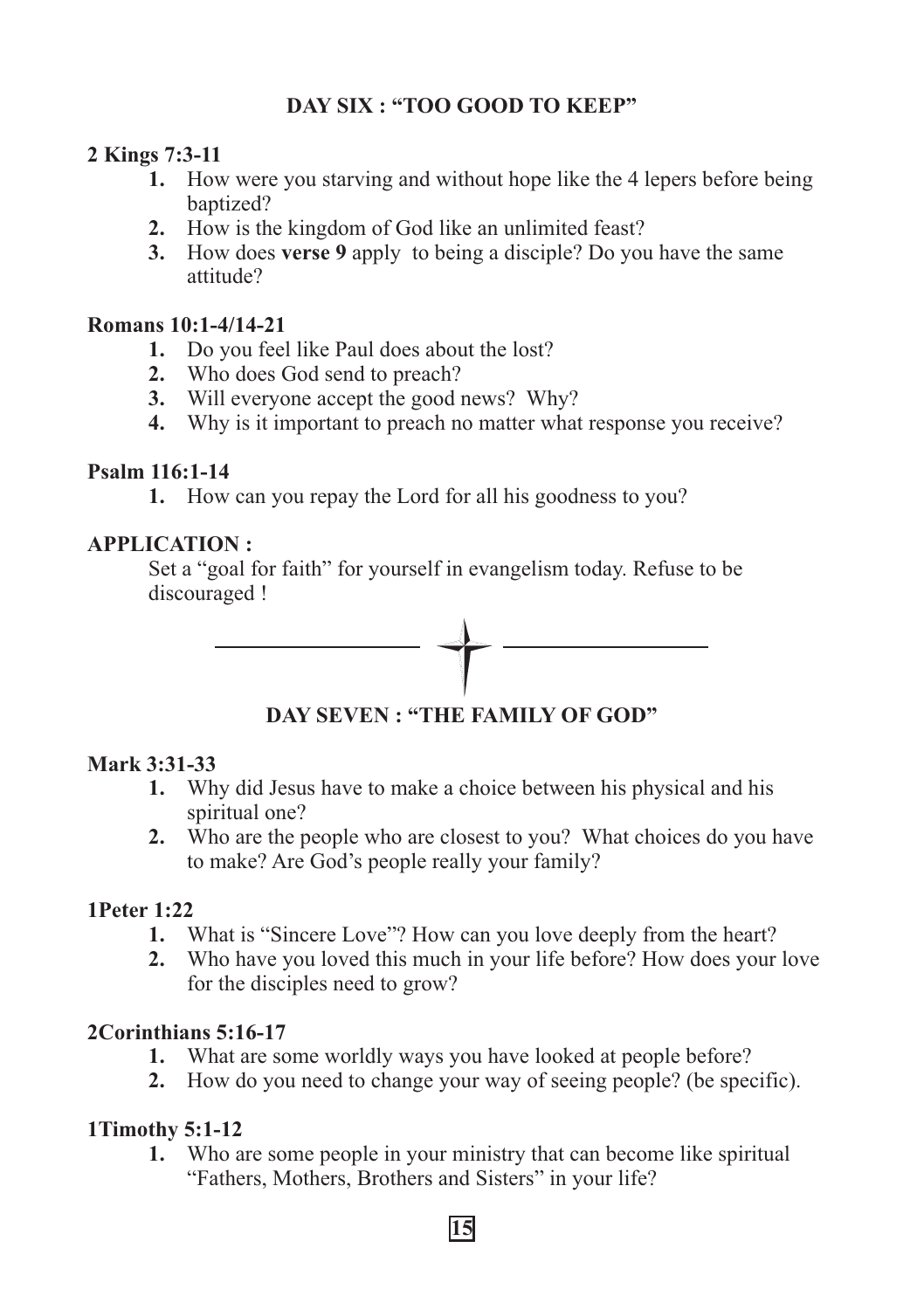## **APPLICATION :**

This week schedule time to spend with two Christians in your team that you have not spent time with before.



**DAY EIGHT : "THE HOPE OF GLORY"**

#### **1Corinthians 15:19**

- **1.** Why does our hope in Christ go beyond this earthly life?
- **2.** Why are we as Christians to be pitied if there is no eternal life?

## **1Corinthians 15:42-58**

- **1.** What is the mystery Paul tells us (**Vs.51**)?
- **2.** Why do we normally fear death and why should we no longer be afraid of dying?
- **3.** How should we work for the Lord? What will happen when we give ourselves completely ?

#### **Colossians 3:1-4**

- **1.** When were you raised with Christ?
- **2.** What you should be thinking about from now on?
- **3.** What things should you stop thinking about so much?

## **APPLICATION :**

Think for a while about what heaven will be like. And don't forget to thank God every day for the opportunity to go th heaven!



**DAY NINE : "TRIALS OF MANY KINDS"**

## **James 1:2-8**

- **1.** Why does God allow us to go through trials?
- **2.** What should your attitude be about going through trials?
- **3.** What are the trials in your life right now?

## **James 1:12-15**

- **1.** How can you persevere through trials and stand the test?
- **2.** Where do temptations come from? What things tempt you? Have you talked about your temptations with God and with other disciples?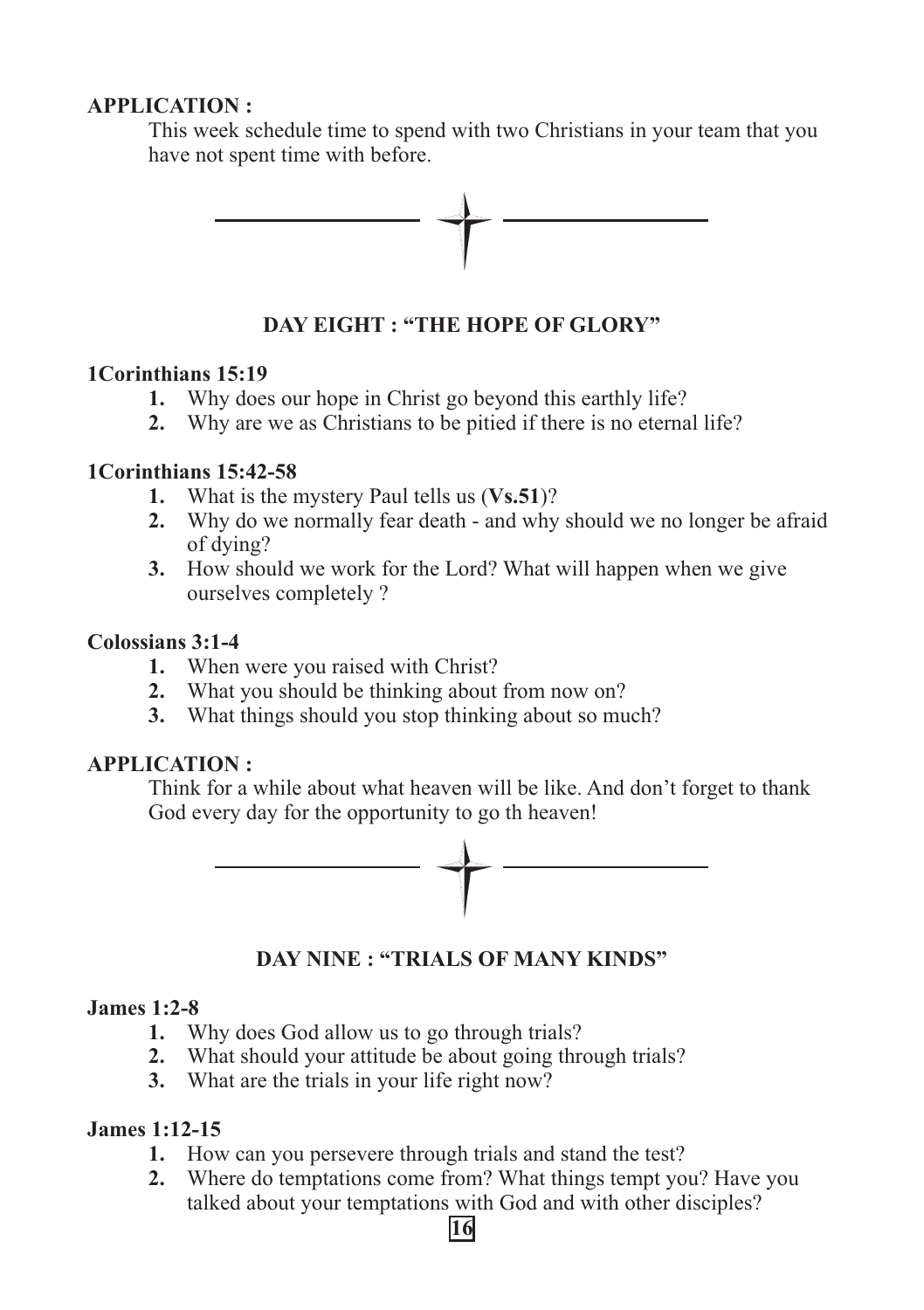## **1Peter 1:3-9**

- **1.** Why should we rejoice in trials?
- **2.** How can you know if your faith is genuine or not?
- **3.** Write a list of some of the tests that could come your way (financially, Relationship, Persecution, etc.).
- **4.** How can you prepare today for trials you may face later?

## **APPLICATION:**

Talk with another disciple today about the trials and temptations you face. Discuss your attitude about trials. Be happy!



## **DAY TEN : "PRAYING LIKE JESUS"**

## **Mark 1:32-39**

- **1.** What sacrifices did Jesus make to go and pray? Think of his previous day. What excuses could he have made to not pray?
- **2.** When do you feel the need to pray? Do you ever make excuses not to pray?
- **3.** How has your prayer time been the past 10 days?

## **Hebrews 5:7-10**

- **1.** What kind of prayer life did Jesus have?
- **2.** What things besides going to the cross, would have been difficult for Jesus to obey?
- **3.** What things are difficult for you to do as a disciple?
- **4.** Have you been praying with loud cries and tears for God to help you be obedient?
- **5.** What situations in your life do you need to pray more about? Make a list and be specific.

## **APPLICATION:**

Spend time today praying about the things you wrote on your list. Be specific in your prayers . Try praying out loud and talking to God as if you could see Him. Tell Him how you feel about these things and what is difficult and why it is difficult and what you can change.

## **Review the past 10 days applications. Have you put them all into practice?**

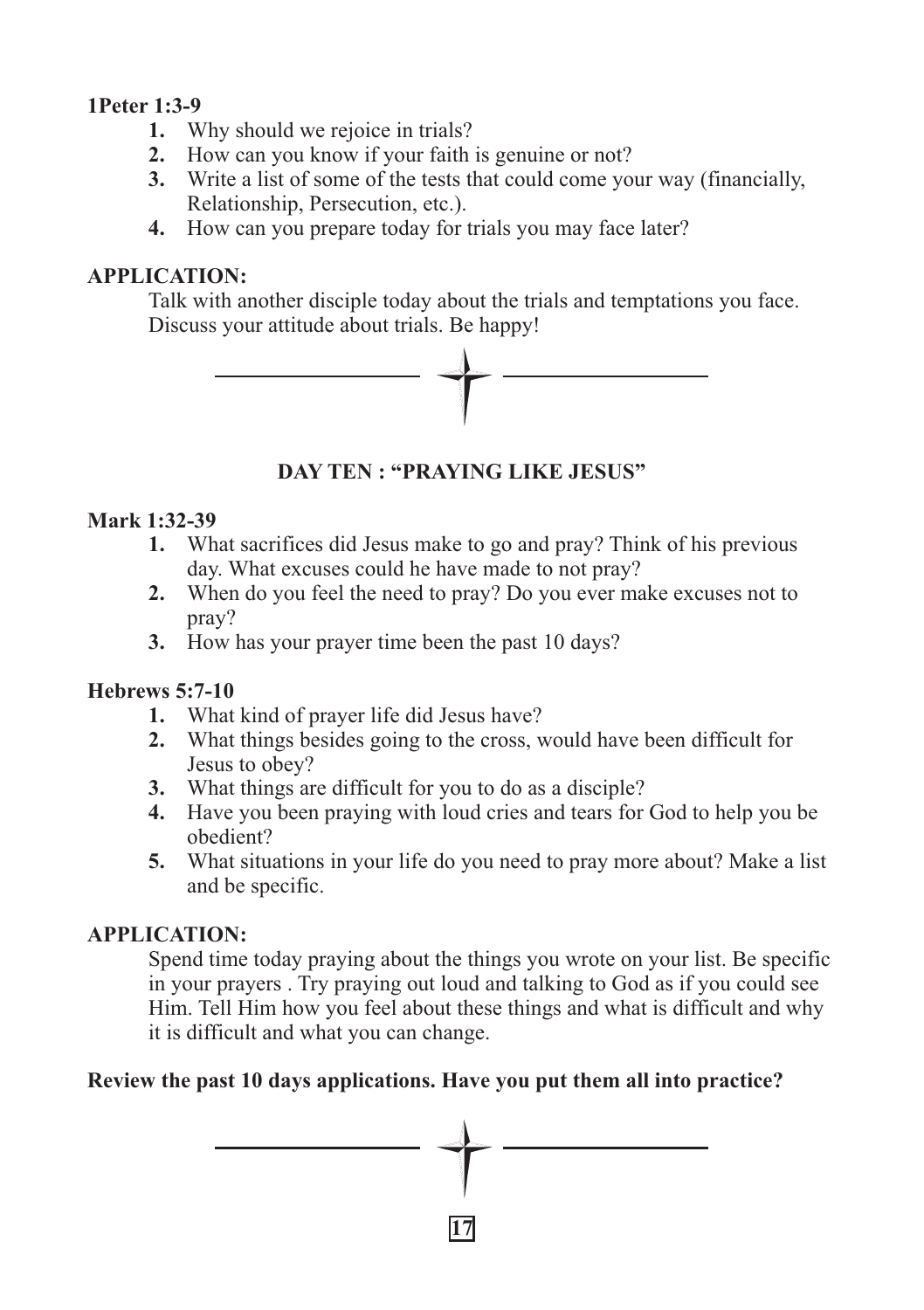## **DAY ELEVEN : "HOLDING TO THE TRUTH"**

## **2Timothy 2:4-19**

- **1.** Why do some people like to quarrel about words and spread their own ideas around? Do you ever quarrel about words? Have you talked about it with another disciple?
- **2.** How can you train yourself to be an approved workman?
- **3.** Have you been involved in any discussions lately about God's word or the church that were pointless or even harmful? How can you avoid godless chatter?

## **1Timothy 1:18-20**

- **1.** How can you fight the good fight?
- **2.** How does a disciple "Shipwreck" their faith?
- **3.** Remember Hymenaeus (**2Tim.2:17,18**) and Alexander (**2Tim.4:14-15**).
- **4.** What is the outcome of people who turn away from the faith? How do they try to harm others?

## **1Timothy 4:15-16**

- **1.** Are you watching your life daily (as a disciple) and your doctrine (understanding The Bible)?
- **2.** Has anyone noticed changes in you?

## **2Timothy 2:22-26**

**1.** What should your attitude be towards those who oppose you?

## **APPLICATION:**

Discuss with your discipling partner any questions about doctrine or the church that you do not understand.



## **DAY TWELVE : "DOING GOOD THINGS"**

## **Ephesians 2:10**

- **1.** What has God created for us to do?
- **2.** Make a list of some good works that you could do.

## **1Peter 4:8-11**

- **1.** How does love cover over many sins?
- **2.** Have you been offering hospitality to other disciples?
- **3.** How can you improve in this?
- **4.** What do you think God wants you to be giving to others?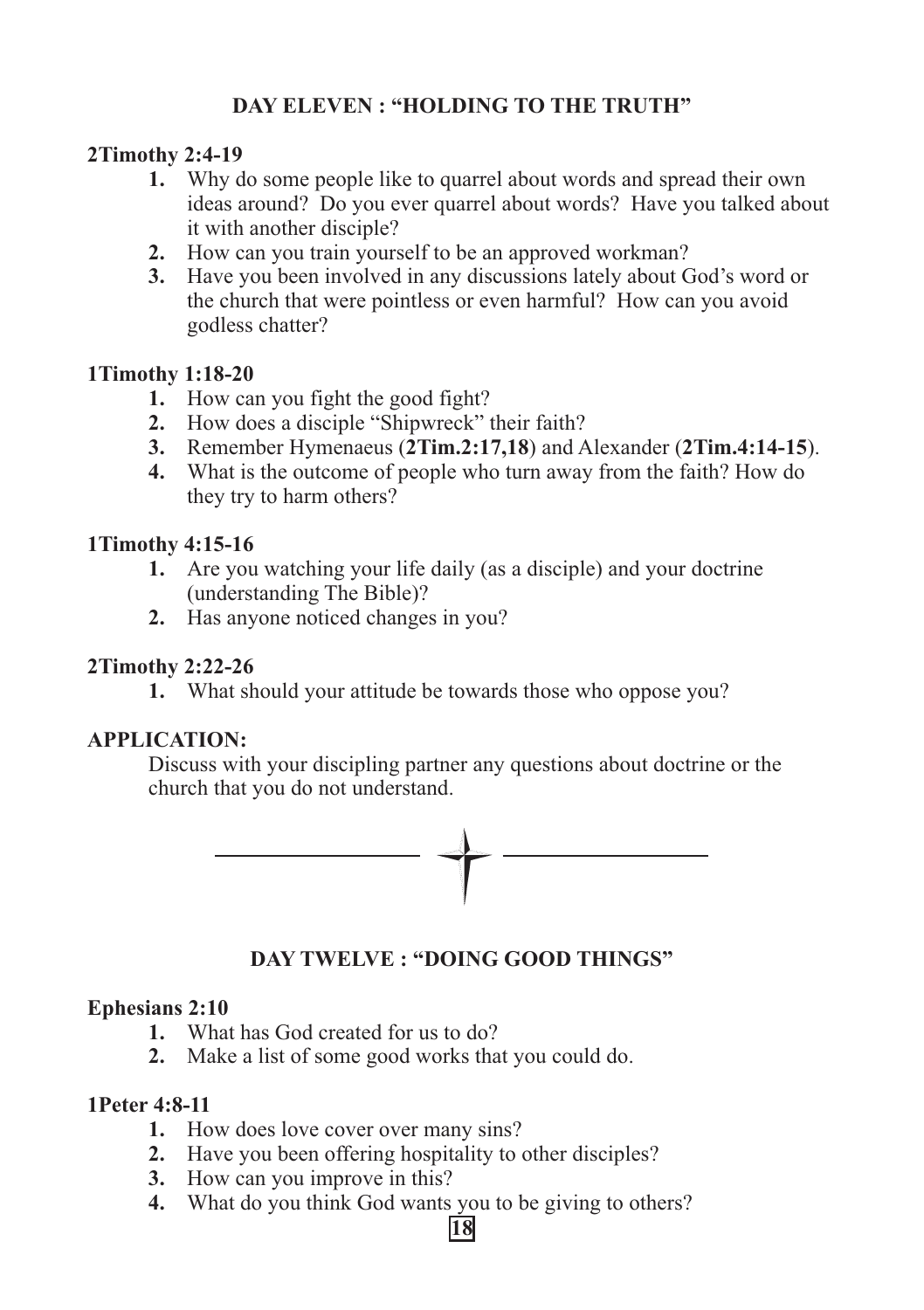## **Galatians 6:9-10**

- **1.** Who does God want us to help?
- **2.** Who in your Bible talk has special needs right now that you could help with?

#### **APPLICATION:**

If you see needs you can meet, do it THIS WEEK. If you don't know how you can help, ASK. Remember : We need each other. We are family.



## **DAY THIRTEEN : " SAVED TO SERVE"**

#### **Matthew 25:31-46**

- **1.** What will we be judged for on the last day?
- **2.** Why is it not enough to simply give money to beggars?
- **3.** Which of the 6 things listed in **verses 35-36** have you done recently?
- **4.** Who are we really ignoring when we neglect the needy?

#### **Deuteronomy 15:7-10**

- **1.** What does it mean to be "Hard-Hearted" or "Tight-Fisted"?
- **2.** What kind of giving does God expect from you?
- **3.** Who are some of the poor and needy around you and how are you going to help them?

## **Matthew 10:47**

- **1.** What are some small acts of kindness that will not be forgotten by God?
- **2.** How can you help the needy even if you have little money?

## **James 1:27**

**1.** What is true religion in God's sight? **2.** Who does God have a special concern for?

## **APPLICATION:**

Who can you help today? Do it. Also make plans with another disciple to help other needy people this week.

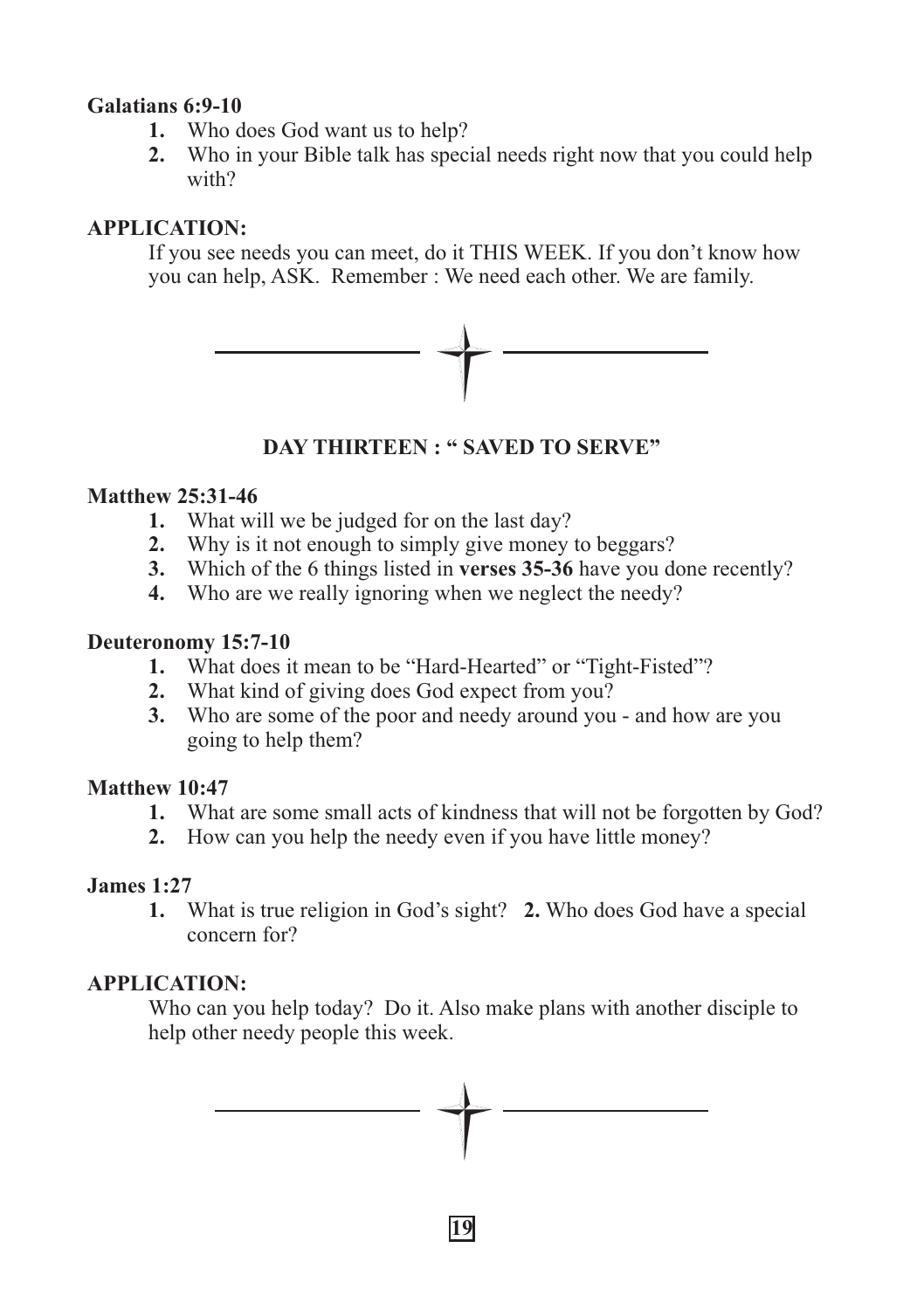## **DAY FOURTEEN : " A NEW CREATION"**

#### **2Corinthians 5:17**

- **1.** What are some of the "old" parts of you that are gone?
- **2.** What are some of the "new" things you are becoming?

## **Mark 2:21-22**

- **1.** How new must you be?
- **2.** What is difference between adding on new habits and being changed from the inside?
- **3.** Are you like an old wineskin or a new one? Why?

## **Romans 12:2**

- **1.** What are some examples of worldly thinking in your life?
- **2.** How can you change your thinking?

## **Ephesians 4:17-5:2**

- **1.** How does God describe your old way of thinking and living?
- **2.** Who were you created to be like? Why is it so important to keep on forgiving each other?
- **3.** What does it mean to live a life of love?

## **APPLICATION:**

Ask your discipler or a Christian who knows you well, how they see worldly attitudes or habits in your life?



**DAY FIFTEEN : "THE HOPE OF HEAVEN"**

## **Revelation 20:11-15**

- **1.** Imagine what the day of judgement will be like. Who will be there?
- **2.** How will everyone be feeling?

## **Revelation 21:1-8**

- **1.** Who is the bride of Christ?
- **2.** Describe heaven. **3.** Check yourself against **verse 8**. Are any of these sins in your life?

## **Revelation 22:1-6**

- **1.** What other eternal joys will be in heaven?
- **2.** Why does God want us to know these words as trustworthy and true?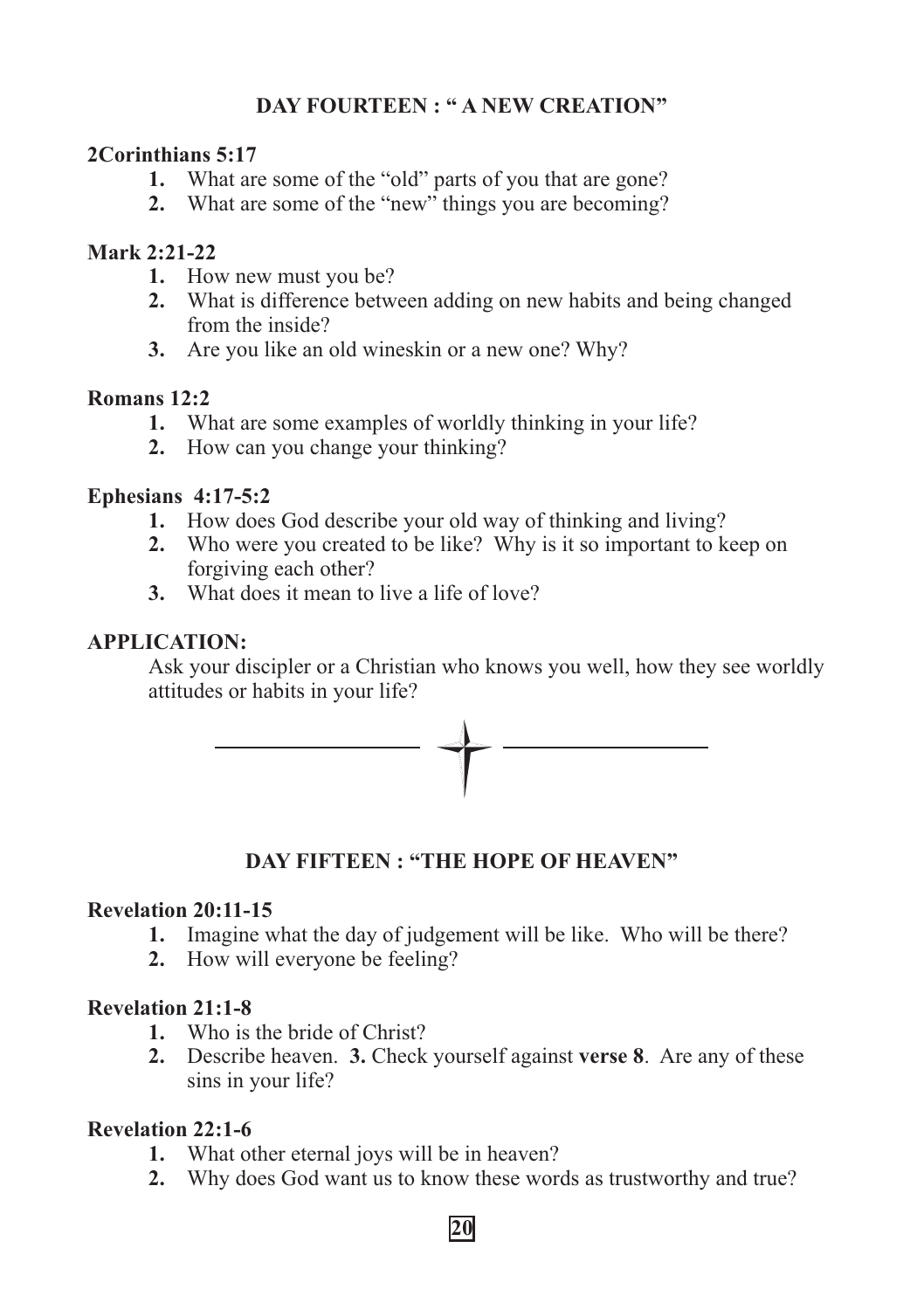#### **Revelation 22:14-15**

**1.** Are any of these sins in your life?

## **APPLICATION:**

Pray about what God promises in heaven! If there are any sins you need to confess and change, do it today!



## **DAY SIXTEEN : "SAVED TO SAVE"**

## **1Peter 2:9,10**

- **1.** What does it mean to be a royal priesthood?
- **2.** What message should you be sharing?
- **3.** Are you really declaring God's praises or just giving out an invitation?

## **2Corinthians 5:14-21**

- **1.** How can you tell if you are living for yourself or living for Jesus?
- **2.** What does it mean to be Christ's ambassador?
- **3.** Would Jesus be pleased with the way you represent him?
- **4.** What does it mean to APPEAL to and IMPLORE people?
- **5.** What attitude should you have towards the lost?

## **Acts 17:16-34**

- **1.** Why was Paul distressed?
- **2.** What are some sights around your city that should distress you?
- **3.** Where did Paul share his faith?
- **4.** Why did Paul begin his message by commending the Athenians for being very religious?
- **5.** What does this teach you about reaching out to religious people even of different faiths?
- **6.** How did the people respond to Paul's message?

## **APPLICATION:**

Write at least four things you have learnt today about evangelism from this study. Share your faith with these things in your mind.

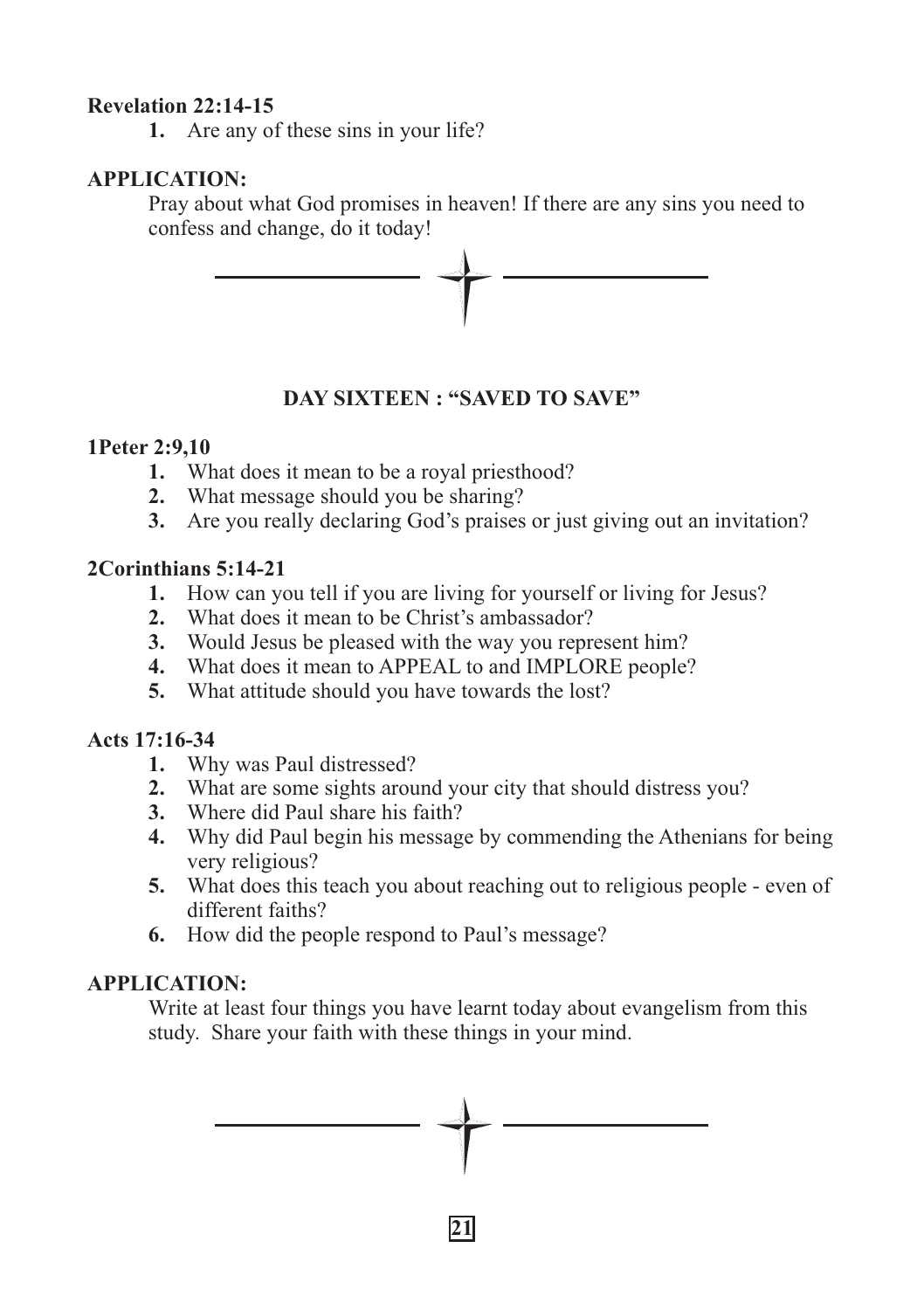## **DAY SEVENTEEN : "DISTRACTED OR DEVOTED"**

## **Luke 10:38-42**

- **1.** Why was Martha distracted?
- **2.** How was she feeling?
- **3.** What are some things you have let distract you this week?
- **4.** Are you more like Martha or Mary?
- **5.** What did Mary choose?
- **6.** How was it better?

## **Luke 8:14**

- **1.** What does it mean to be "choked"?
- **2.** What is the result?
- **3.** What are the worries / money and business concerns, pleasures that are keeping you from growing more?

## **Luke 12:35-40**

- **1.** Why do we need to stay alert and ready for Jesus?
- **2.** How does Jesus feel when we get distracted from our purpose and start doing other things?

## **APPLICATION:**

If you have been distracted or wasted time, try writing a personal schedule everyday. Let another disciple help you.



## **DAY EIGHTEEN: "LEARNING FROM OTHERS"**

## **Matthew 18:1-4**

- **1.** What kind of heart does God want us to have?
- **2.** What qualities of children do we need to imitate?

## **1Thessalonians 5:12-14**

- **1.** Who is "over you" in the Lord?
- **2.** Does it have anything to do with age or education?
- **3.** Write the names of some Christians who work hard, set a good example and admonish you.
- **4.** Are you showing them respect?
- **5.** What kind of disciples need special help (**vs.14**)?
- **6.** Have you been admonished for any of these problems?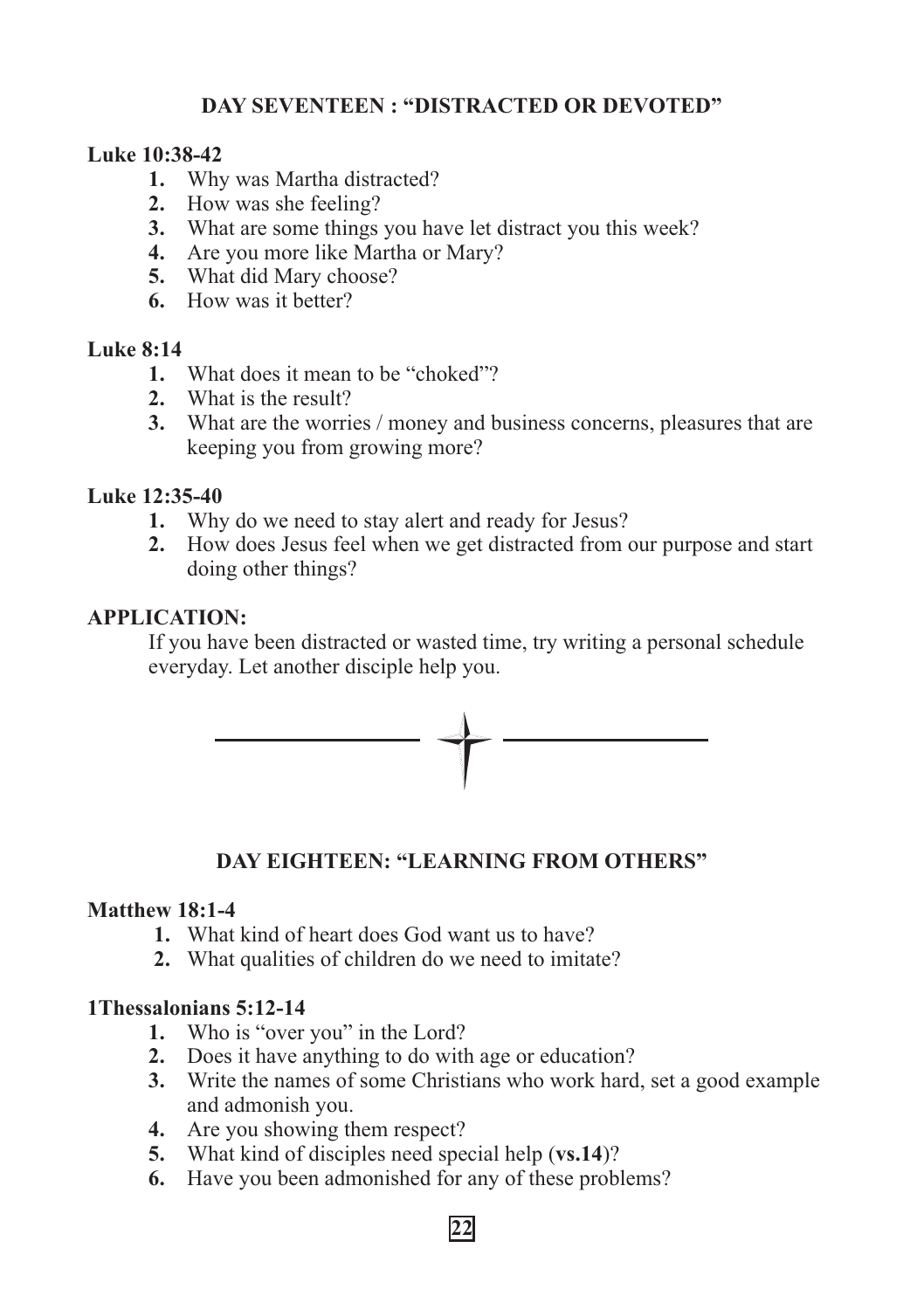#### **Psalms 119:99-100**

- **1.** What gives us real maturity and understanding?
- **2.** How is verse 100 opposite of how our society thinks?
- **3.** What should your attitude be when you are being taught / discipled / corrected by someone younger than yourself?

## **1Timothy 4:11,12**

**1.** What does the Lord expect from young leaders?

## **Psalms 32:8-10**

**1.** How can you not be like a horse or mule?

## **APPLICATION:**

If you have resisted learning from younger disciples, repent today and seek them out to ask questions. If you are young yourself, set the believers a great example!



## **DAY NINETEEN: "POWERFUL PRAYER"**

## **1Chronicles 17:15-22**

- **1.** What was David feeling as he prayed to God? Why?
- **2.** How has the Lord treated you with undeserved honor and blessings?
- **3.** How did God bless Israel?
- **4.** How has he done even greater things for His people today?
- **5.** What attitude towards God does this prayer express?

## **Genesis 24:10-27**

- **1.** Why do you think the Lord answered this prayer so quickly?
- **2.** The servants prayer was simple, but he had great faith. How can you tell?
- **3.** What was the servant's first response to the answered prayer?
- **4.** Are you remembering to thank God for every answered prayer?

## **James 5:15-18**

- **1.** What makes prayer powerful and effective?
- **2.** Do you pray eagerly and earnestly?
- **3.** Do you pray with great faith? Have you been righteous this week?

## **APPLICATION:**

Make your prayer very specific today. Pray with faith and gratitude!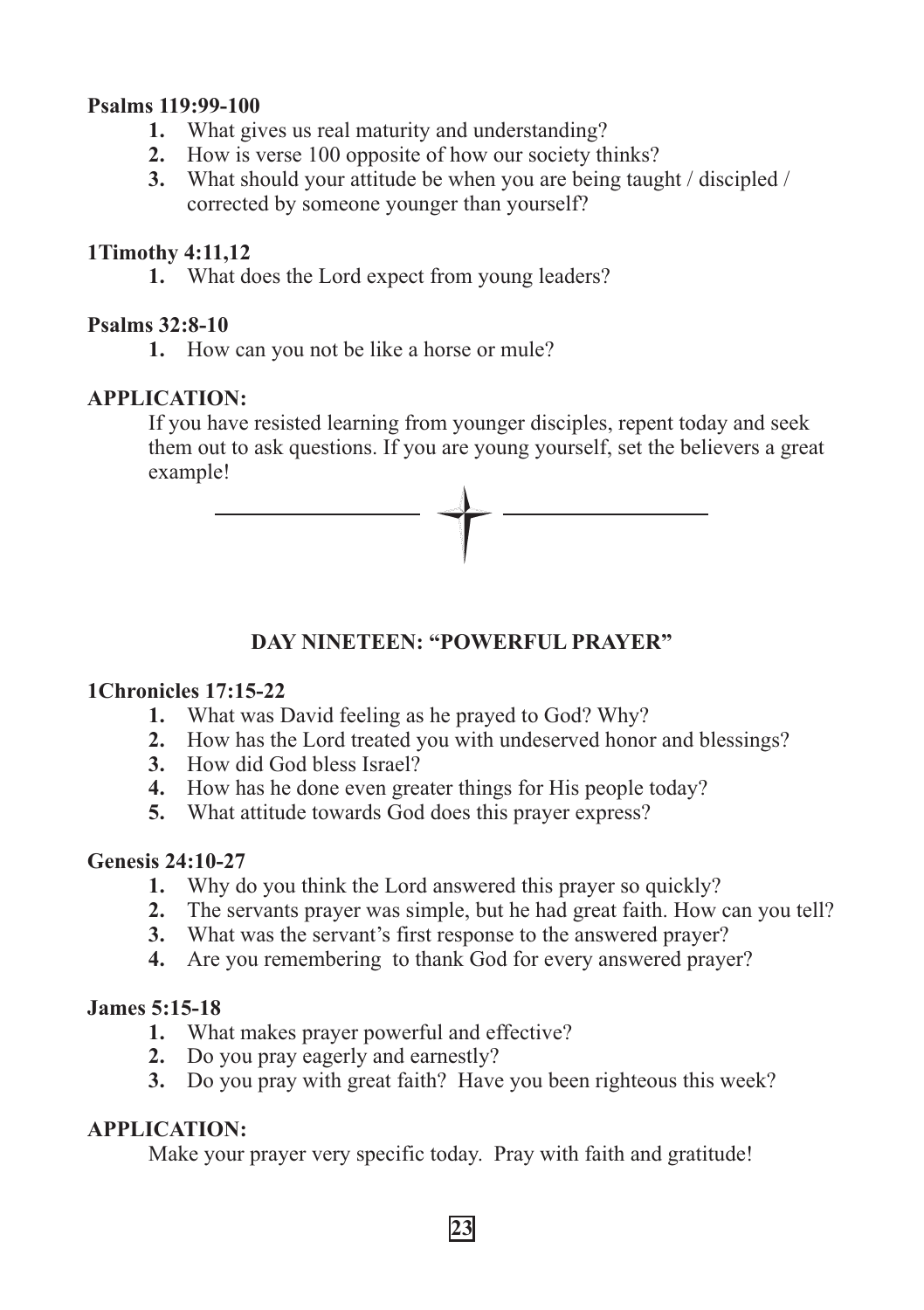## **DAY TWENTY: "TEMPTED BY THE WORLD"**

## **Psalms 73:1-14**

- **1.** What was the writer feeling as he looked at the wealthy, unsaved people around him?
- **2.** Why did life seem unfair to him?
- **3.** How have you envied people in the world?
- **4.** Have you struggled with this since becoming a Christian? Have you talked about it?

## **Psalms 73:15-22**

- **1.** What did he realize about their final destiny?
- **2.** How is the "good life" like a dream that will end on judgement day?
- **3.** How was the writer thinking when he was envying them?

## **Psalms 73:23-26**

- **1.** What did the writer realize about his relationship with God?
- **2.** Memorize **verses 25,26.**

## **1John 2:11-17**

- **1.** What things in the world are you supposed to hate?
- **2.** What worldly things are still attracting you?

## **APPLICATION:**

Talk with your discipler about your feelings about the world. What temptations you have been having.



## **DAY TWENTY ONE : "REJOICE IN PERSECUTIONS"**

## **Matthew 5:10-11**

- **1.** What should make us rejoice in persecutions?
- **2.** Have people insulted or spoken evil of you because of Jesus?
- **3.** How did you feel?
- **4.** Who else have been treated this way?

## **John 15:18-23**

- **1.** How should we expect to be treated?
- **2.** Why does the world hate us?
- **3.** What makes people feel guilty when they see us become disciples?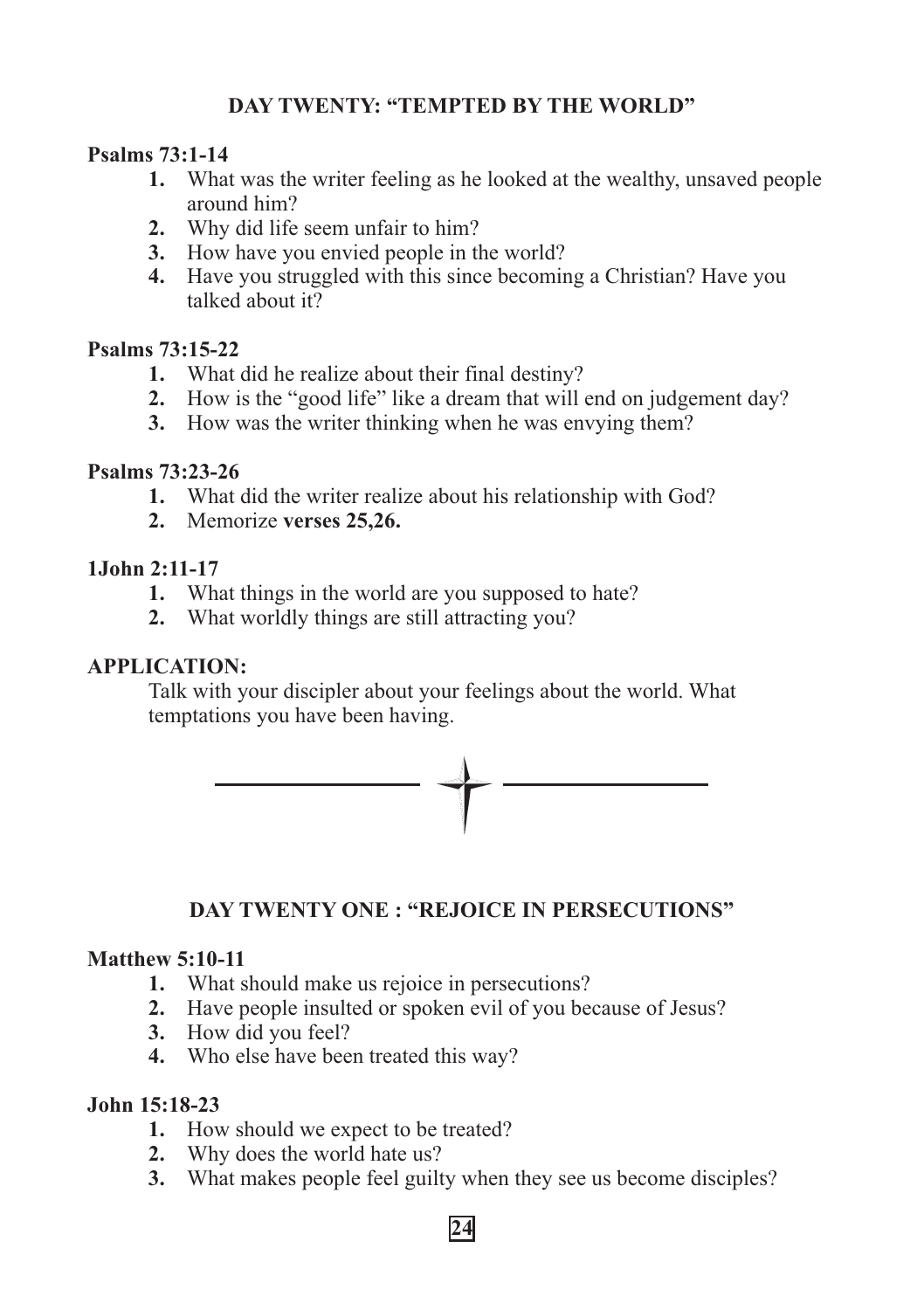## **Acts 4:13-22**

- **1.** What made Peter and John so bold?
- **2.** Has anyone tried to stop you from teaching, speaking or worshiping Jesus?
- **3.** How have you responded?

## **Acts 5:17-29**

- **1.** Jesus was persecuted out of envy (**Mark 15:10**); the apostles were arrested out of jealousy.
- **2.** Why will we be persecuted or slandered?
- **3.** By whom?
- **4.** What was the apostles' reply when they were told to stop?

## **Acts 5:40-42**

**1.** What made the apostles happy?

## **APPLICATION:**

Let verse 42 be your theme today and everyday.



## **DAY TWENTY TWO : "GIVING LIVING"**

## **John 13:1-17**

- **1.** How did Jesus show the full extent of his love?
- **2.** What was he trying to teach them?
- **3.** How can we obey **verse 17**?
- **4.** Give specific examples.

## **Acts 9:36-42**

- **1.** Why was Dorcas so loved by everyone?
- **2.** Who were her 'special friends'?
- **3.** Why do you think she did so much for them?
- **4.** If you died today, what would you be remembered for?
- **5.** What can we learn from Dorcas' life?

## **Philippians 2:19-24**

- **1.** What made Timothy different from the others?
- **2.** What shows a genuine interest in the welfare of others?
- **3.** How can you be more like Timothy?

## **APPLICATION:**

Think of a practical way to show another disciple that you truly care. Do it today.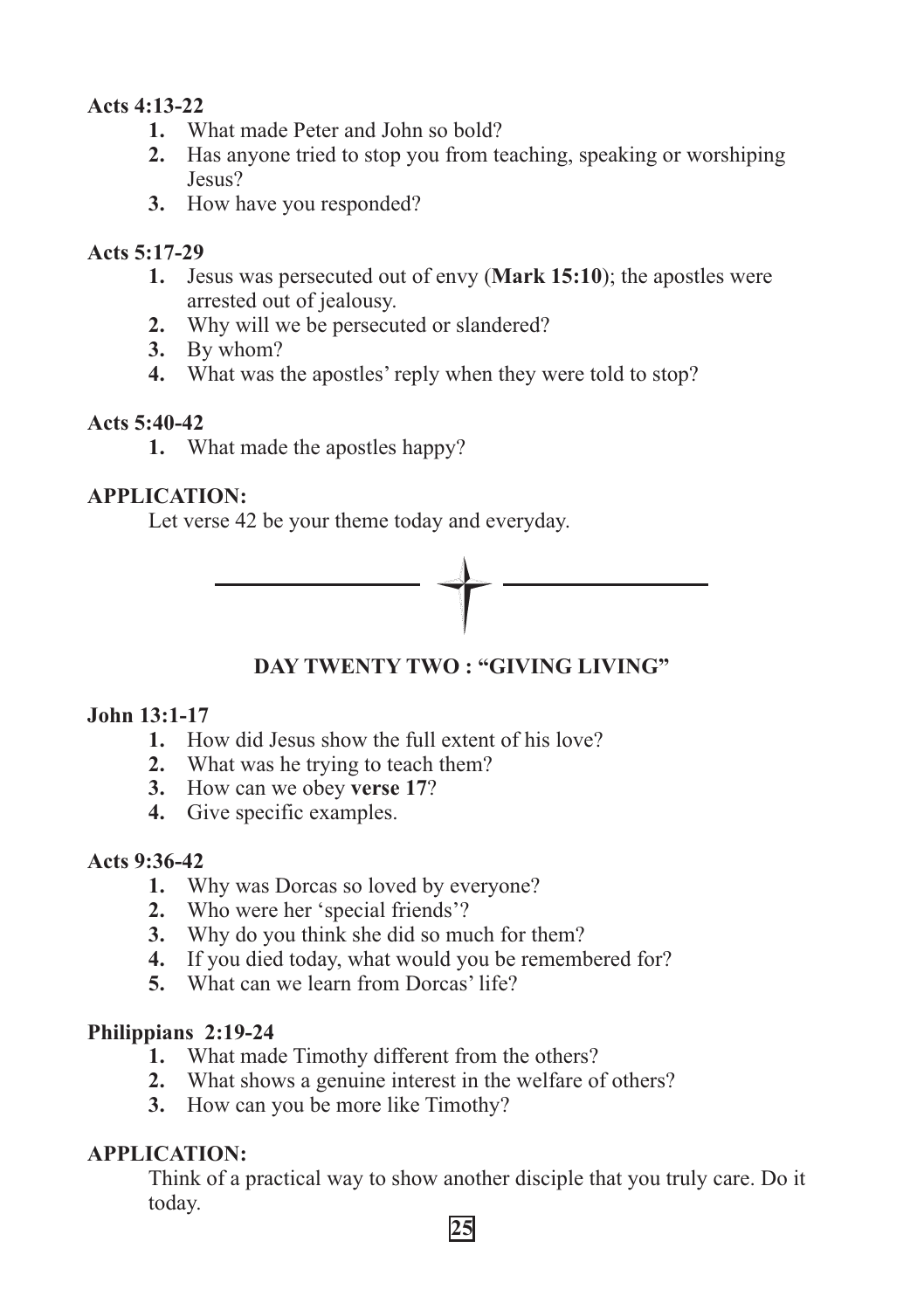## **DAY TWENTY THREE : "CONFESSING SIN"**

## **Psalm 3:1-7**

- **1.** How do we feel when we are hiding / not confessing our sin?
- **2.** Have you felt this way since your baptism? Are there any sins you have been afraid to confess?

#### **Proverbs 28:13**

- **1.** Can we conceal our sins from God?
- **2.** Who do we need to confess our sins to, besides God?
- **3.** What effect will unconfessed sin have in our life?

## **Luke 8:17**

**1.** Why is it foolish to try to keep our sins hidden?

## **Psalm 66:18-19**

**1.** What else happens if we conceal or cherish sin?

## **APPLICATION:**

Take some time to think about any sins, attitude, action, thoughts - that are troubling you because you haven't shared them. Write them down and make sure you talk about them even today!



## **DAY TWENTY FOUR : "FAMILY PRESSURES"**

## **Mark 3:20-21**

- **1.** Why do you think Jesus' family was upset with him?
- **2.** Has anyone in your family tried to stop you from serving God because they think you are hurting yourself?
- **3.** What would have happened if Jesus had agreed with them?

## **John 7:1-9**

- **1.** What did Jesus' own brothers think about him?
- **2.** Why didn't Jesus do what his family wanted?

## **Matthew 10:37-39**

- **1.** List some examples or ways we can "love" our families more than we listen to Jesus.
- **2.** If someone looked at your life, who would they say you love the most?

## **APPLICATION:**

Discuss any pressures you are feeling about family expectations with a strong disciple. Are there any changes you need to make?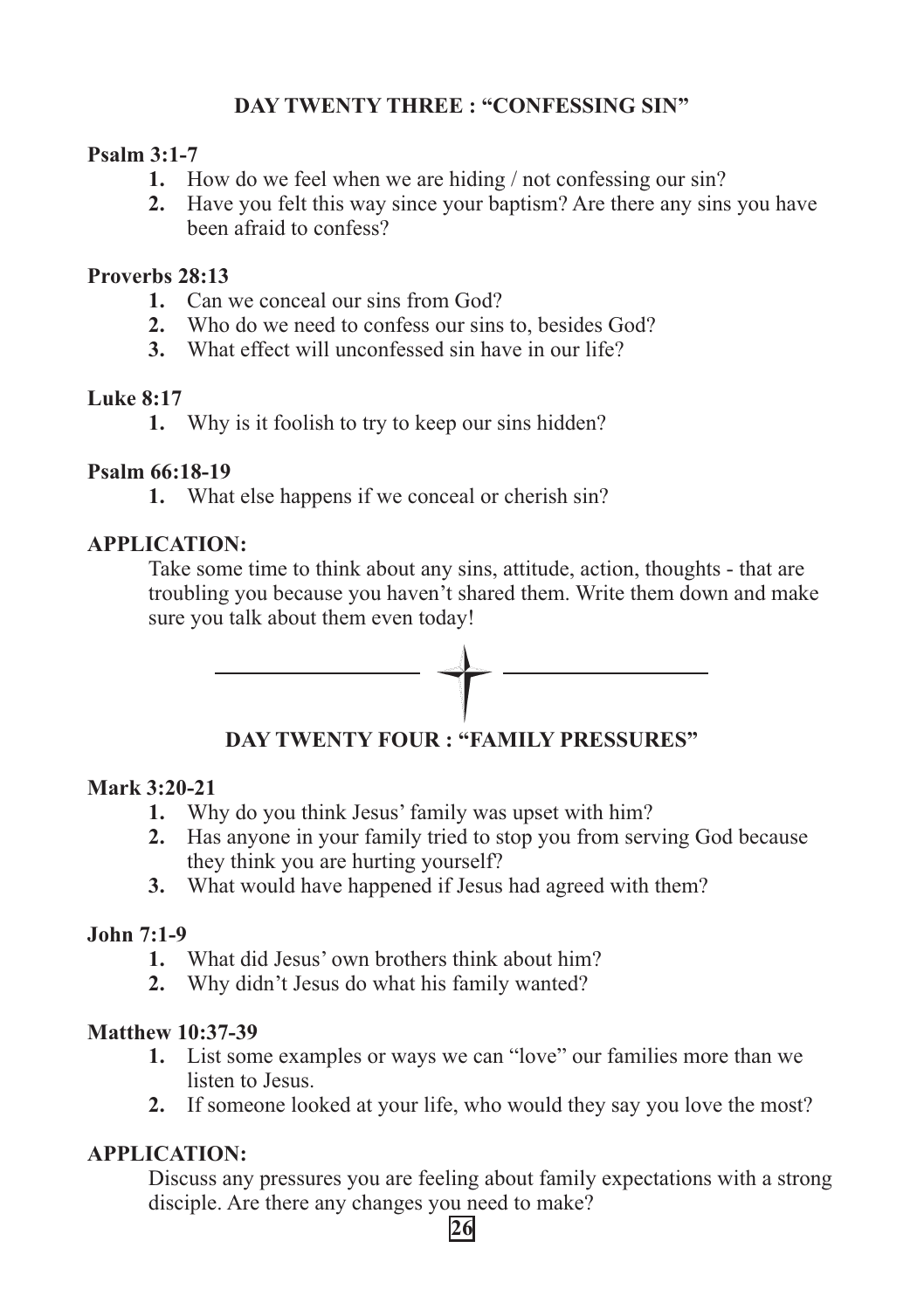## **DAY TWENTY FIVE : "BEING OPEN"**

## **John 15:16**

- **1.** What did Jesus share with his disciples?
- **2**. Are you this kind of a friend to other Christians?
- **3.** Do they really know all about your life?

## **2Corinthians 6:11-13**

- **1.** What does it mean to speak freely?
- **2.** Are you opening your hearts to others?
- **3.** What are some feelings you aren't expressing to anyone?

## **Proverbs 20:5**

**1.** Are you helping others to disciple you by being open or does someone have to "draw you out" by asking many questions?

## **APPLICATION:**

Spend some time today writing down some feelings / plans, secret sins that you haven't been sharing. Discuss these things with another Christian this week. Be open!

## **Review the past 10 days. Are you applying these studies to your life? What do you still need to be open about? Set up time with another disciple today!**



## **DAY TWENTY SIX : "DEALING WITH DOUBTS"**

## **Matthew 11:1-6**

- **1.** After all that John the Baptist knew about Jesus, why do you think he began having doubts?
- **2.** What did John do to deal with his doubts?
- **3.** What should you do when doubts enter your mind?

## **Matthew 10:16-17**

**1.** Does this surprise you? Read on and see what Jesus told his doubting disciples to do.

## **1Corinthians 15:11-14**

- **1.** What were the Christians in Corinth doubting? They had believed at first but later some begin to doubt.
- **2.** What are some teachings you have doubted after believing?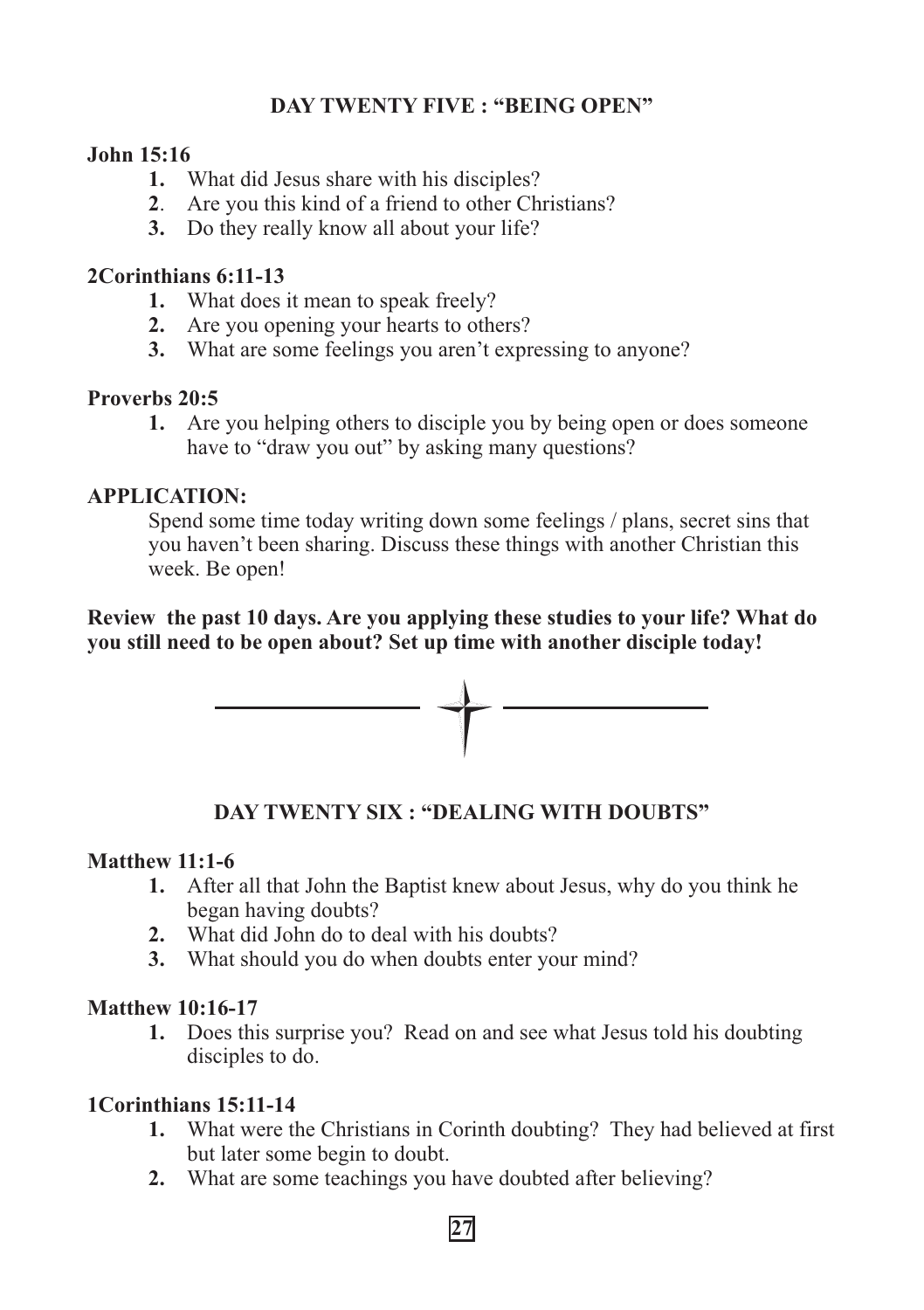## **Luke 24:31-45**

- **1.** Where do you think doubts come from?
- **2.** How did Jesus help them to find faith?

## **APPLICATION:**

Write briefly how you can overcome doubts through Openness, the Word of God, Prayer and Obedience.



## **DAY TWENTY SEVEN : "LEARNING TO BE LOYAL"**

First, what does loyalty mean to you?

## **1Corinthians 13:4-7**

- **1.** Write out this passage substituting your name in place of the word love. Now read through it again, thinking about some specific relationships you have.
- **2.** What do you see about yourself that needs to change?

## **Ephesians 4:29**

- **1.** What kind of talk is harmful to others?
- **2.** Have you been involved in talk that is unkind, slanderous or mocking?

## **1Thessalonians 5:12-15**

- **1.** Who is "over you in the Lord"?
- **2.** Is this based on how they live?
- **3.** Write some names of Christians who work hard among you. Do you respect them from your heart?
- **4.** What is your attitude towards Christians who are weak or slow to learn?

## **APPLICATION:**

Write a note of appreciation to someone you respect, who is over you in the Lord and also to someone who needs patient encouragement.

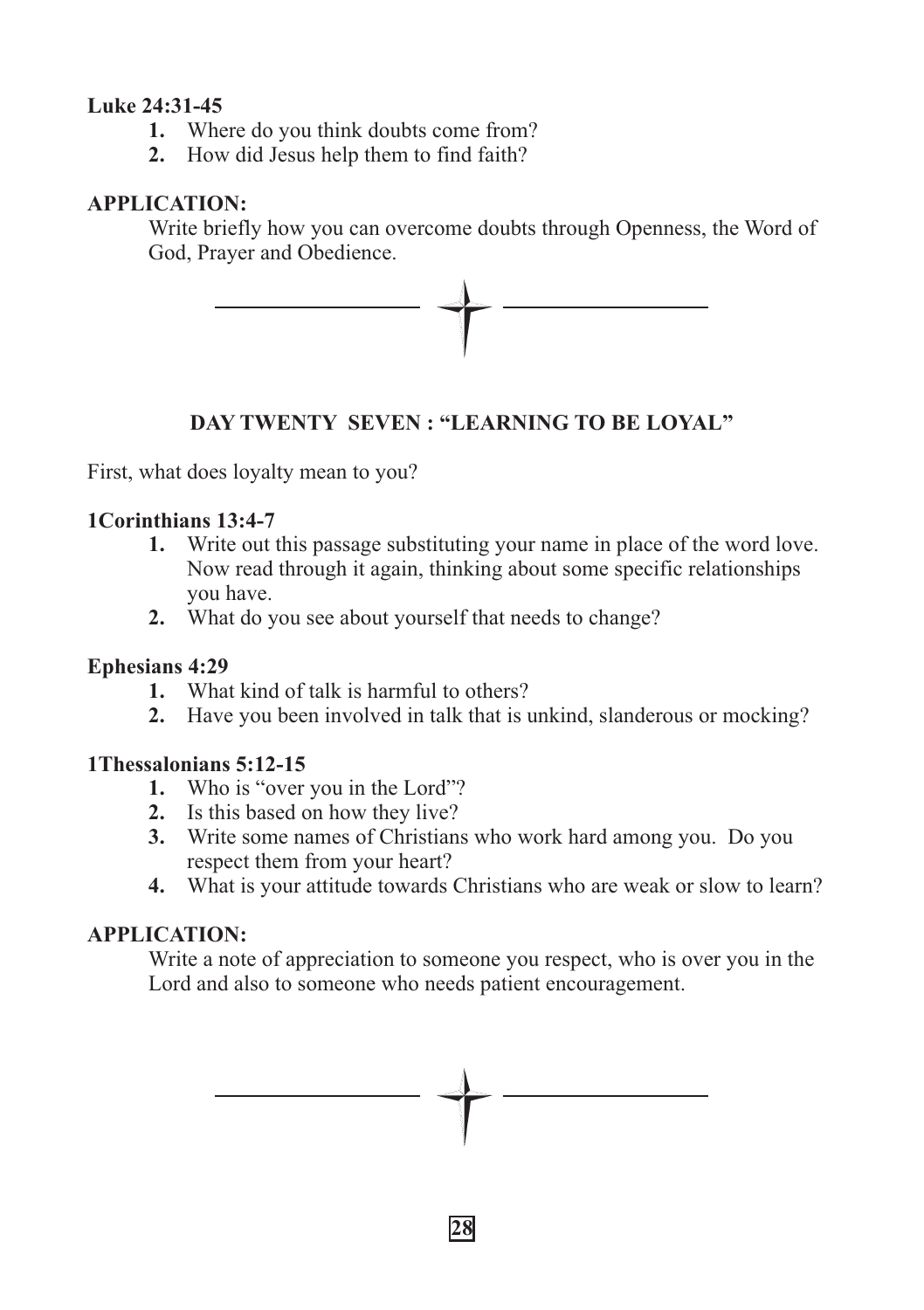## **DAY TWENTY EIGHT : "DISPUTABLE MATTERS"**

#### **Romans 14:1-8**

- **1.** What are some disputable matters among Christians today? (Dress, Taste in Music, Food and Drink).
- **2.** What should your attitude be toward those who see these things differently?

#### **Romans 14:16-23**

- **1.** What does God care about the most?
- **2.** Are you doing anything that could cause others to stumble?
- **3.** What does **verse 23** mean?
- **4.** Do you feel good about the way you are living now?

## **1Timothy 2:9-10/ 1Peter 3:3**

- **1.** What makes a woman beautiful to God?
- **2.** In your own words write what you think these passages are teaching about clothing and about godliness.

#### **Matthew 11: 18-19**

- **1.** Why did the people criticize Jesus and John the Baptist both?
- **2.** Why do you think they were so different yet both were pleasing to God?

#### **APPLICATION:**

Do you have questions about what is right and wrong for a Christian? Find out from a mature disciple whether these things are disputable matters and come to your own decision.



## **DAY TWENTY NINE : "JESUS IS COMING SOON!"**

## **2Peter 3:3-14**

- **1.** Why do some people scoff (mock) at the promise of Christ's return?
- **2.** What will the "day of the Lord" be like?
- **3.** Are you living as though Jesus could come back TODAY?

#### **1Thessalonians 4:13-18**

- **1.** Compare this passage to **2Peter 3:7,10.** Will there be any "second chance" for those who are not ready to meet the Lord?
- **2.** Why will this day be like "a thief in the night"?
- **3.** What does it mean to be alert and self-controlled?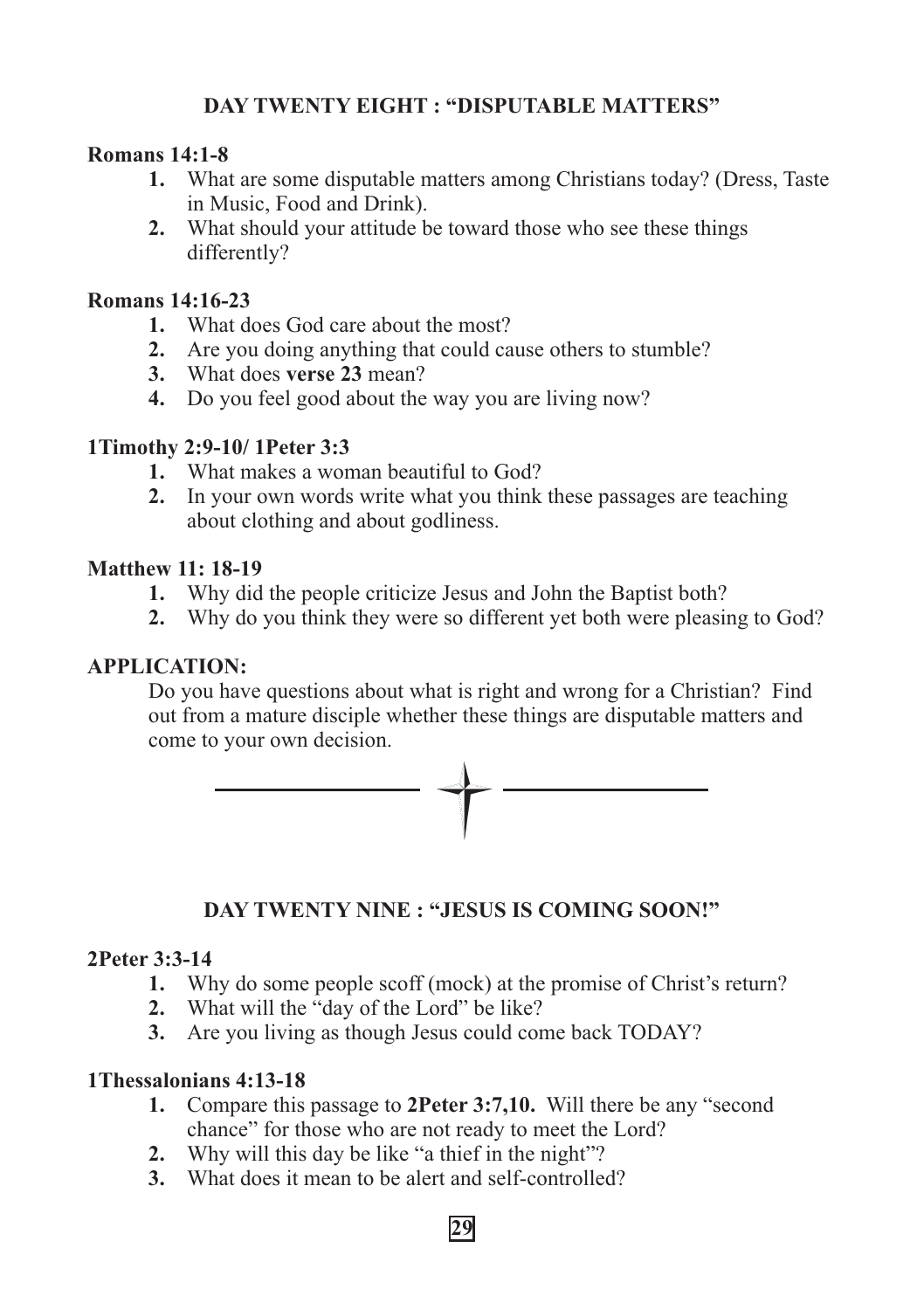## **2Timothy 4:6-8**

- **1**. How does Paul feel about facing the Lord on judgement day?
- **2.** Why is living for Jesus is like fighting the good fight, finishing the race and keeping the faith?
- **3.** What kind of effort does it take to be this way to the end?

## **APPLICATION:**

Live each day like it is your last!



## **DAY THIRTY : "JOINED TOGETHER IN LOVE"**

## **Psalms 133:1-3**

**1.** What is unity and why is it so important to have it in the Church?

## **Ephesians 4:1-3**

- **1**. Explain **verse 2** in your own words. What happens when we act the opposite of this?
- **2.** Why does it take every effort to keep unity?

## **Philippians 2:1-5**

- **1.** What does it mean to be one in spirit and purpose?
- **2.** How can you consider others better than yourself?
- **3.** Whose interests have you been looking out for besides your own? What is the attitude of Jesus? Is yours the same?

## **Matthew 18:15-17 / 5:23-24**

- **1.** How does Jesus tell us to resolve conflicts and disagreements with one another?
- **2.** Who should go to whom first?
- **3.** Is there anyone in the church with whom you need to go and settle a problem?

## **APPLICATION:**

Think about your relationships today. Pray to be unified with all your brothers and sisters and reach out to and spend time with those you do not love as Jesus would.

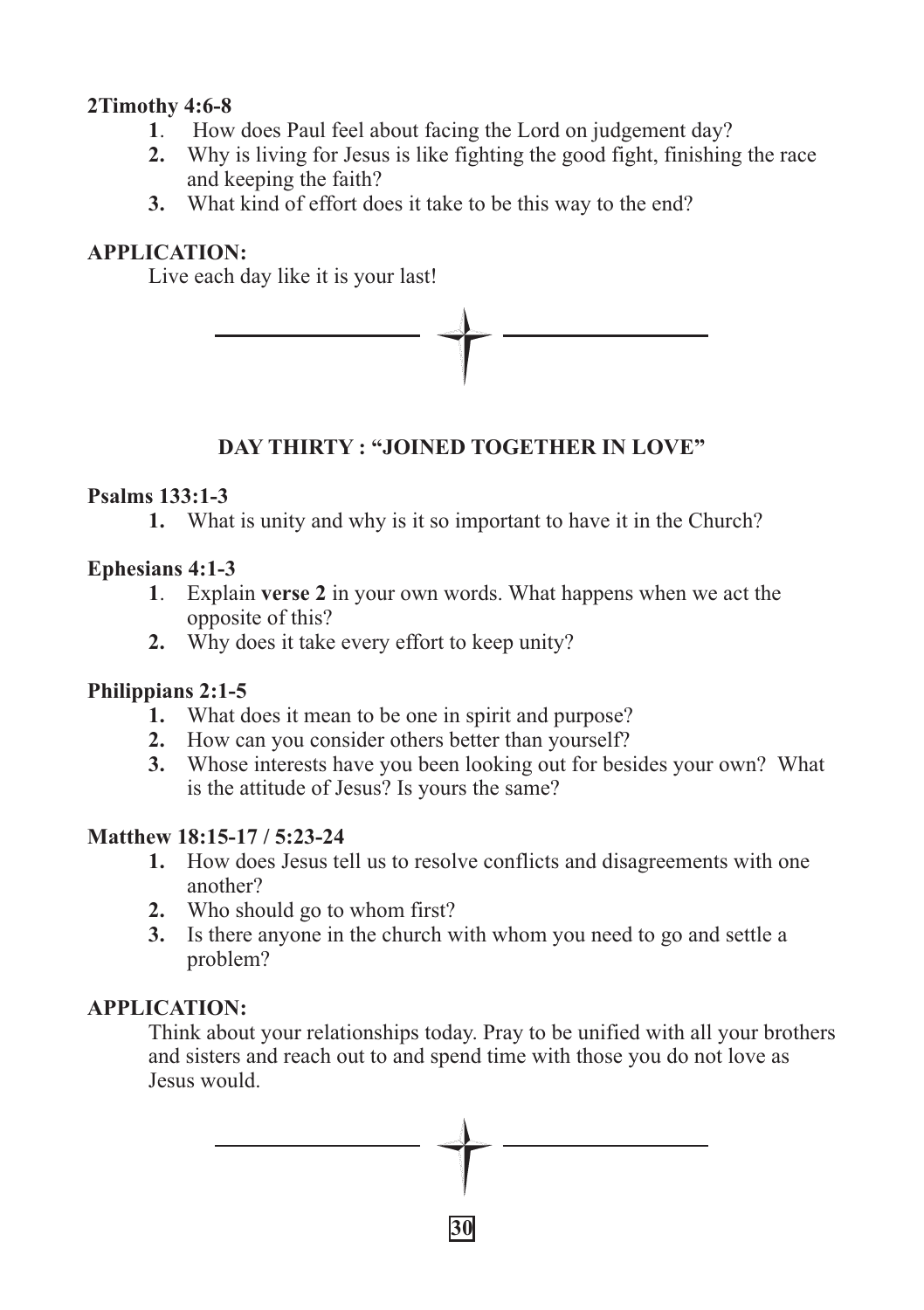## **DAY THIRTY ONE : "DEALING WITH DISCOURAGEMENT"**

The prophet Elijah had just experienced some tremendous victories from God: The destruction of 450 false prophets, and the first rainfall in  $3^{\frac{1}{2}}$ , years because of his earnest prayer. (See **James 5:17-18**). But then he got afraid and discouraged.

## **1Kings 19:1-8**

- **1**. Why did Elijah feel so overwhelmed"?
- **2.** What are some things that have made you feel like giving up?
- **3.** How did the Lord encourage him physically, spiritually and emotionally?
- **4.** What do you normally do when you start feeling "down"?
- **5.** How can you apply the 3 lessons from above; the next time you are tempted to give up into discouragement?

## **1Kings 19:19-22**

- **1.** How do you think Elijah felt to be given a friend and disciple like Elisha?
- **2.** Why did God wait until Elijah was "in action" again before sending him to Elisha?

## **APPLICATION:**

How are you dealing with discouragement today? Share what you have learned with someone else.



## **DAY THIRTY TWO : "WALKING AS JESUS DID"**

## **1John 2:5-6**

**1.** Think back over the last several days. Are you walking like Jesus?

## **Mark 1:21-28**

- **1.** What was different about the way Jesus taught?
- **2.** Are you teaching others with authority?

## **Mark 1:29-34**

- **1.** How late do you think Jesus worked that night?
- **2.** Do you think he felt tired?
- **3.** Why did he work so hard?
- **4.** Are you willing to push yourself for others to know Jesus even when it is very challenging?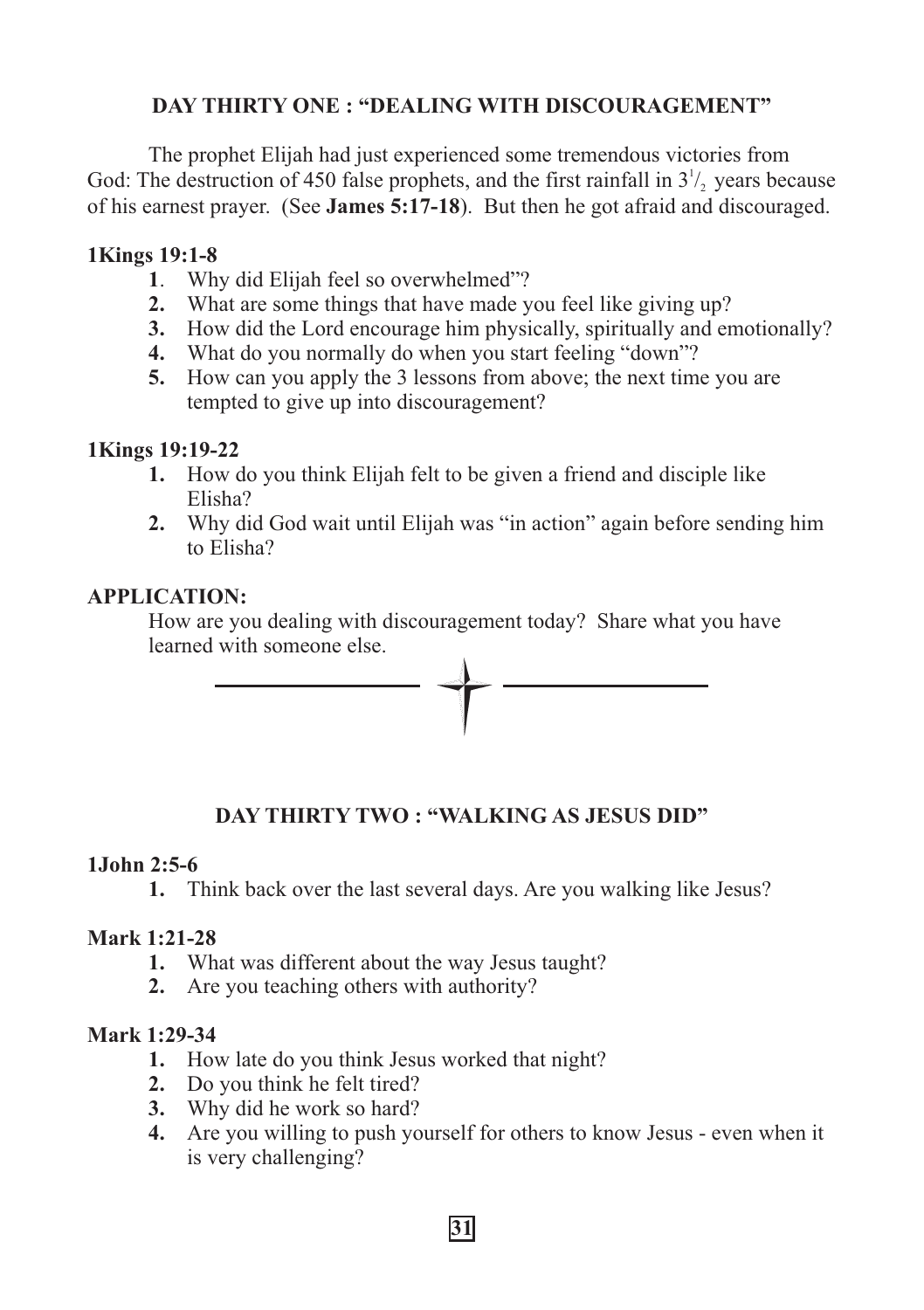## **Mark 1:35**

- **1.** Note how early Jesus got up next day? Why did he?
- **2.** How much do you feel the need to pray like Jesus?

## **Mark 2:13-17**

- **1.** What kinds of people did Jesus make friends with? Why?
- **2.** How do you treat sinners and pagans?
- **3.** Are you making new friends to share the gospel with?

## **APPLICATION:**

Write down two things from today's study that you can do to imitate Jesus. Do them!



## **DAY THIRTY THREE : "SHINING LIKE JESUS"**

## **Philippians 2:14-16**

- **1.** How do we "hold out the word of life" to others?
- **2.** What kind of example do we need to show those around us?
- **3.** What have you complained or argued about lately? How can you change?

## **1Corinthians 9:19-23**

- **1.** How can you be a slave to everyone? (Give examples).
- **2.** What are some ways you need to adapt to people in your life to help them be saved?

## **Psalms 126:6**

- **1.** Why should we be "weeping" as we go out to make disciples?
- **2.** What is the promise for those who do?

## **Daniel 12:3**

**1.** Are you being wise?

## **APPLICATION:**

Pray for a heart that truly loves people deeply; as you share your faith today.

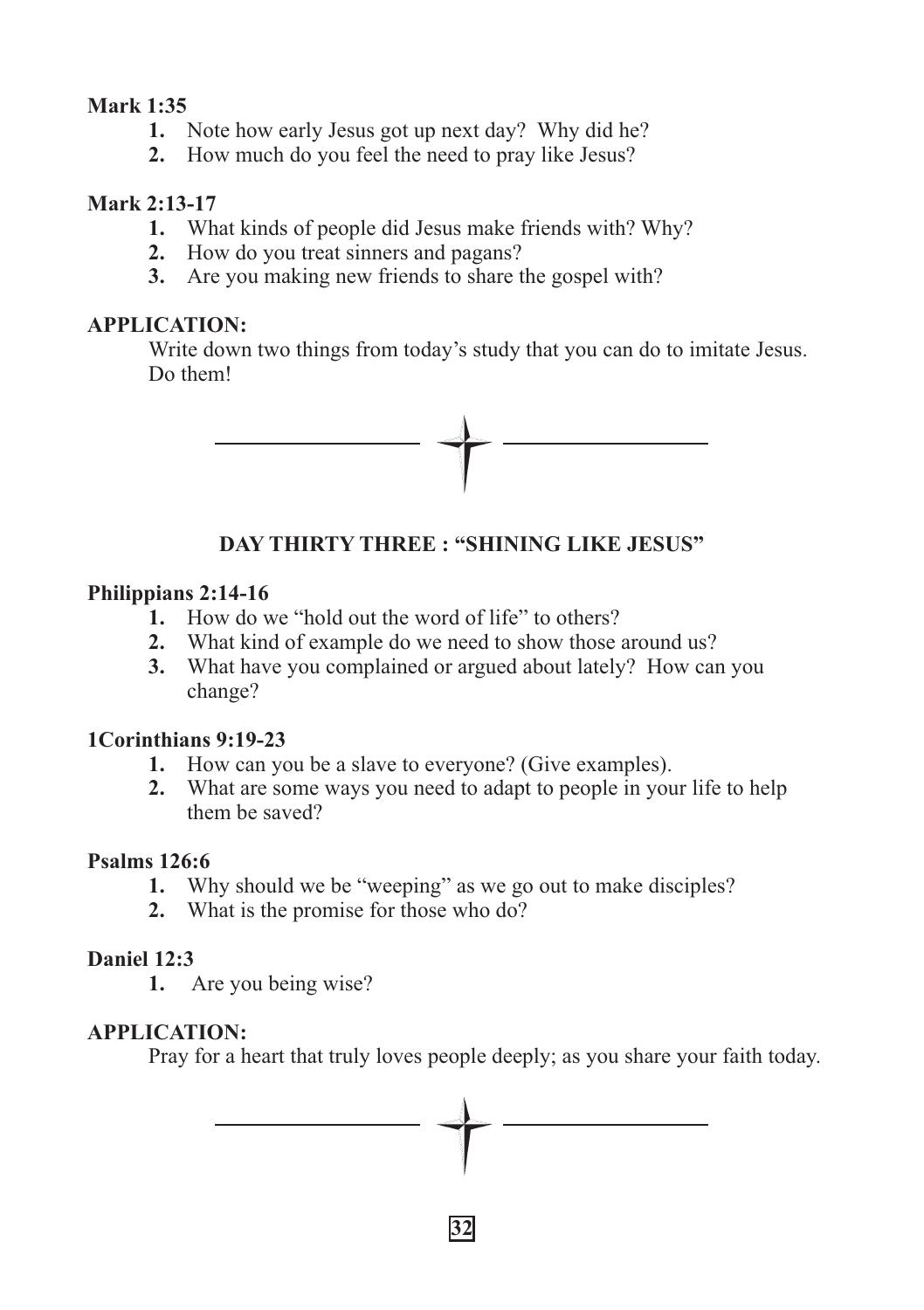## **DAY THIRTY FOUR : "TAKING CORRECTION"**

## **Galatians 2:11-16**

- **1.** What was Peter's sin?
- **2.** Why did Paul correct him publicly? (See **1Tim.5:20, Matt.18:15**).

## **2Corinthians 7:6-13**

- **1.** Why did Paul correct and challenge Corinthians?
- **2.** How does God want you to respond to correction?
- **3.** Has anyone corrected you lately?
- **4.** How did you respond?
- **5.** Were they encouraged by your response?

## **Galatians 6:1-5**

- **1.** What obligation do we have to help one another?
- **2.** How can pride keep you from taking correction?
- **3.** Why is it dangerous to compare ourselves to others?

## **Proverbs 15:31-32 / 16:18**

**1.** Which one describes you?

## **APPLICATION:**

Ask your discipler how you take correction? Do you need to repent?



## **DAY THIRTY FIVE : "WORTHY OF THE NAME"**

## **1Peter 4:12-19**

- **1.** What kinds of insults and sufferings have you endured for Jesus?
- **2.** What should your attitude be?
- **3.** What does Satan want you to think and do when you are being persecuted?

## **Hebrews 10:32-34**

- **1.** Have you gone through suffering like this?
- **2.** What are you doing to encourage other Christians who are going through insults and persecutions?

## **Hebrews 11:32-40**

- **1.** Have you faced lions, flames, swords, armies, tortures, flogging, imprisonment, chains - or even banishment for Jesus' sake?
- **2.** How did God regard these people?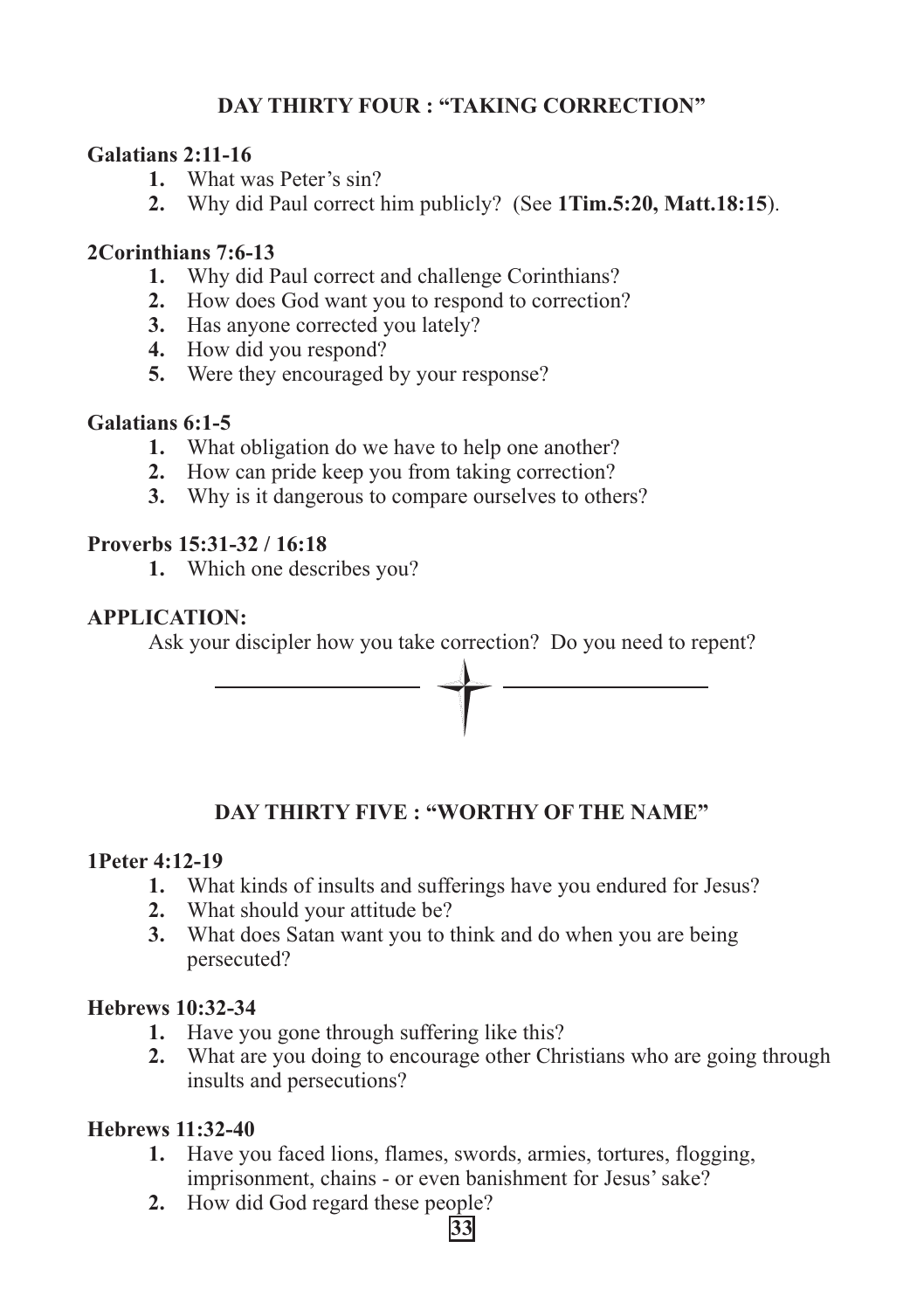## **2Corinthians 11:23-29 / Rom. 8-18**

- **1.** What kind of life did Paul live for Christ?
- **2.** How did he feel about his sufferings?
- **3.** Have you been rejoicing or complaining as a Christian?

## **APPLICATION:**

Would Jesus say you are worthy of the name "Christian"?



## **DAY THIRTY SIX : "A HOPE AND A FUTURE"**

- **1.** Do you worry about your future?
- **2.** What are your hopes and what are your fears?

## **Jeremiah 29:11-13**

**1.** What does God promise to those who seek Him with all their hearts? Are you seeking Him or something else?

## **Psalms 37:3-4**

**1.** What are the desires of your heart? Do you believe God will give them to you?

## **Psalms 16:5-8**

**1.** Do you feel this way about your life? Why?

## **1Timothy 6:6-10**

- **1.** What should make you content?
- **2.** What will a desire for money and things do to your life?
- **3.** How does someone "wander" from the faith?
- **4.** What other desires could make us wander?

## **Romans 8:31-32**

**1.** How has God proven His love for you?

## **APPLICATION:**

If you see anxiety or discontentment in your life, confess it as a lack of faith, and memorize one of these scriptures to remind yourself of God's faithfulness.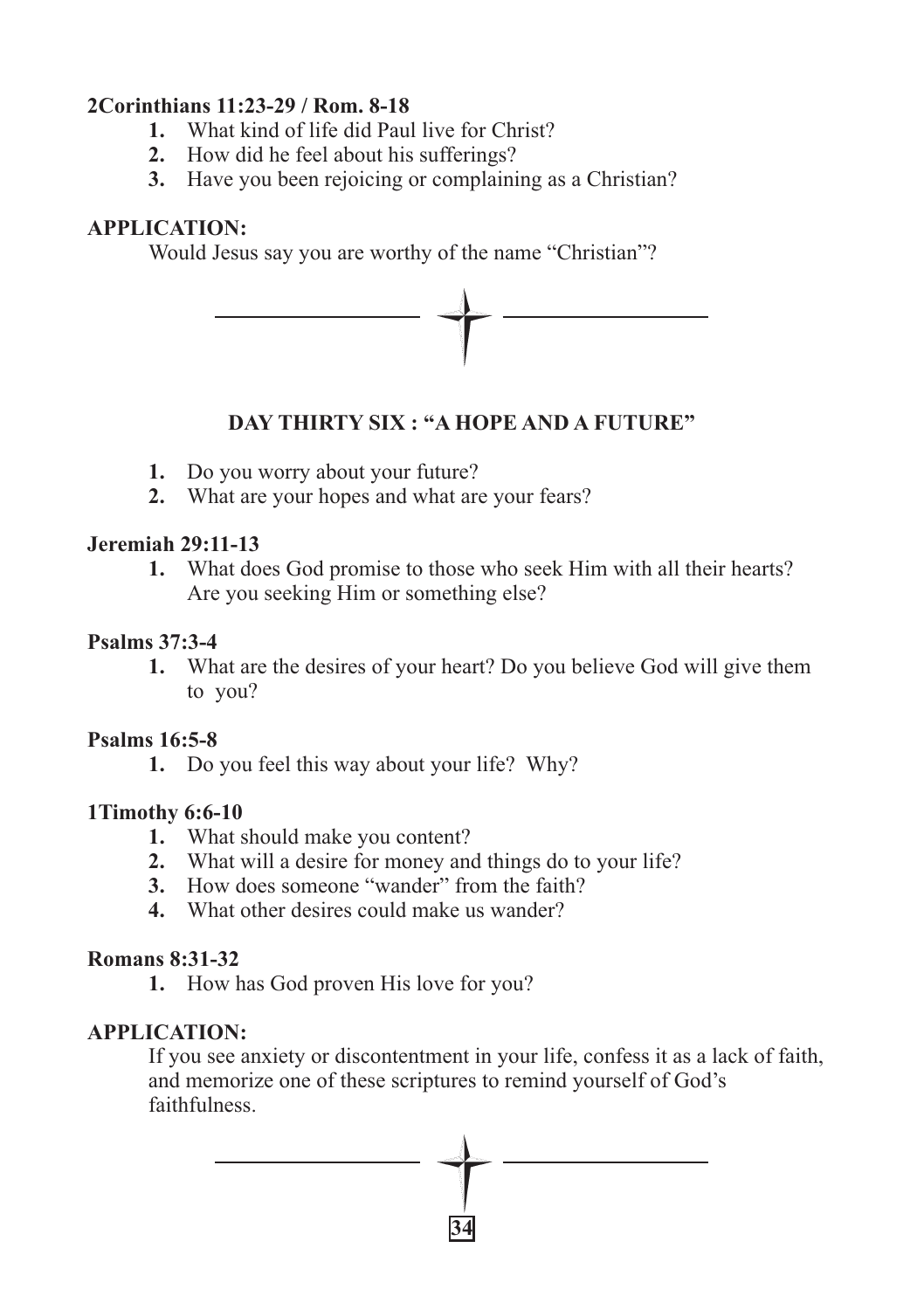## **DAY THIRTY SEVEN : "THE GRACE OF GIVING"**

## **Luke 21:1-4**

- **1.** What do you learn from this widow's example?
- **2.** Think of at least 3 reasons she could have given to be "stingy."

## **1Timothy 6:17-19**

**1.** How should you live if you have money?

## **2Corinthians 9:6-15**

- **1.** Have you decided to give generously to God?
- **2.** Are you giving that amount regularly?
- **3.** What does God promise to those who give freely?
- **4.** How does your giving benefit others, God and yourself ?

## **APPLICATION:**

If you think your financial giving has not been generous or faithful, decide what you will give and honor that promise to God.



## **DAY THIRTY EIGHT : "GO AND MAKE DISCIPLES"**

## **2Timothy 2:1-7**

Compare **verse 2** with **Matt. 28:19,20.** 

- **1.** What is Christ's "strategy" for evangelizing the world?
- **2.** Describe a reliable disciple. Are you reliable in terms of keeping appointments, keeping time, following instructions?
- **3.** How are you to follow the example of a soldier, an athlete and a farmer? Be specific.
- **4.** Would Timothy or Paul have chosen you to teach others? Why?

## **1Corinthians 9:24-27**

- **1.** How is the Christian life like running a race?
- **2.** What happens if an athlete does not train or "beat" his body?
- **3.** What happens if you do not train and discipline yourself as a disciple?

## **APPLICATION:**

List ways you can be more disciplined in your Bible study and prayer, your evangelism and your use of time. Share it with your discipler.

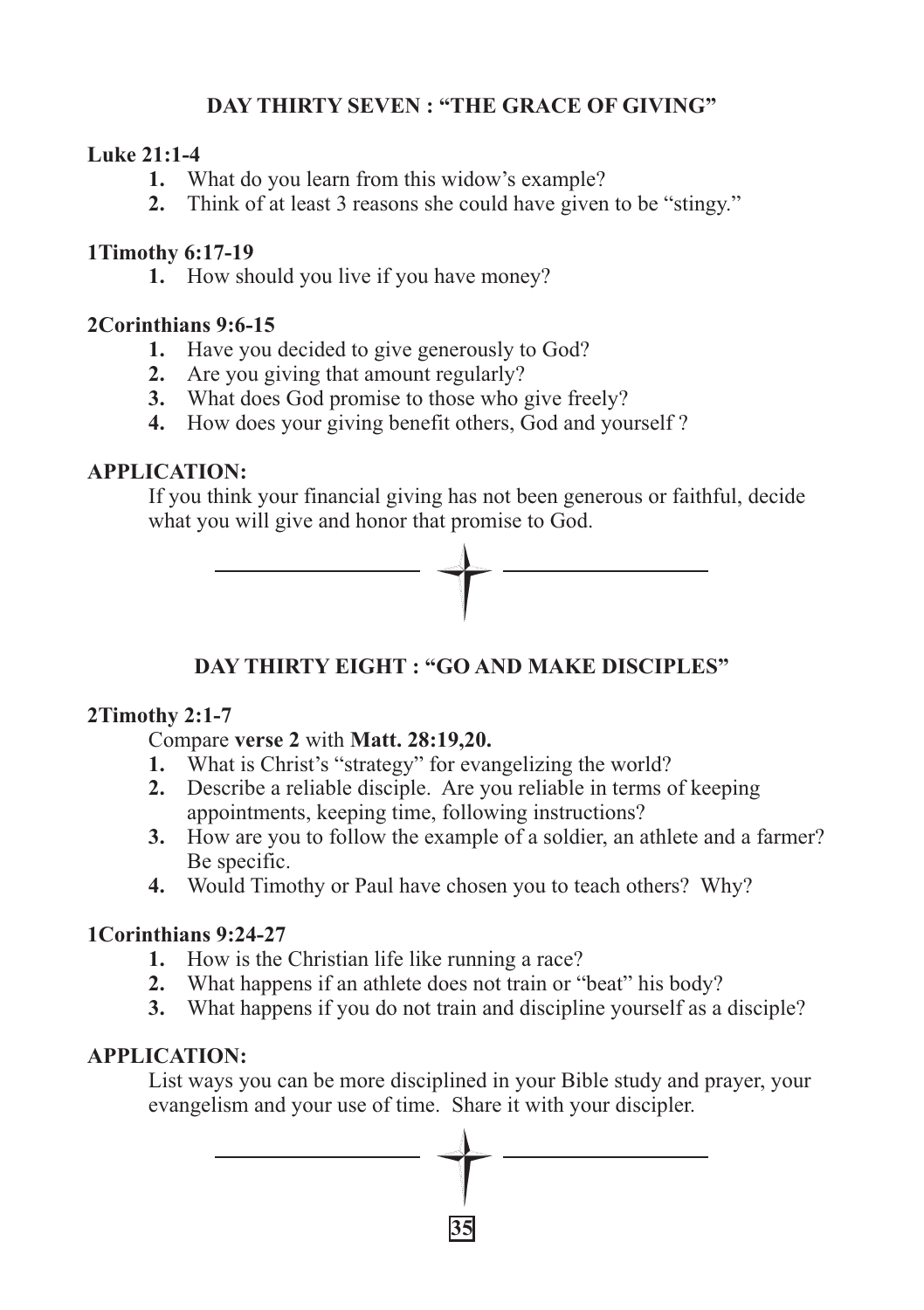## **DAY THIRTY NINE : "FAITH IS THE VICTORY"**

## **Mark 2:1-12**

- **1.** Why was this man so determined to see Jesus?
- **2.** List at least 3 reasons the man could have given to not try to see Jesus.
- **3.** What impressed Jesus about this man?
- **4.** How can you be more like him?

## **Mark 5:21-43**

- **1.** What did Jairus and the bleeding woman have in common?
- **2.** Why did Jesus help both of them?
- **3.** Why is it important for us to depend completely on Jesus when we need help?
- **4.** What are some ways you have not been depending on God enough?
- **5.** Have you turned to other sources for help?

#### **Mark 6:1-6**

- **1.** What was different in this place? Why?
- **2.** Is Jesus amazed at your faith or your lack of faith? Why?

## **Hebrews 11:5-6**

**1.** Why do you think faith is so important for pleasing God?

## **APPLICATION:**

What are some things in your life (or someone else's) for which you really need God's help? Keep a prayer list and keep on praying!



## **DAY FORTY : "GOOD HEARTS, GOOD DEEDS, GOOD THINGS"**

## **Luke 8:15**

**1.** Do you have a heart like this? **2.** What is your life producing?

## **Philemon 4-7**

**1.** What are 3 things Philemon did that showed a good heart?

## **2Peter 1:5-11**

- **1.** What do you need to do to keep growing as a Christian?
- **2.** Define goodness, perseverance, brotherly kindness.
- **3.** What happens if you stop growing?
- **4.** What does **verse 10** mean?